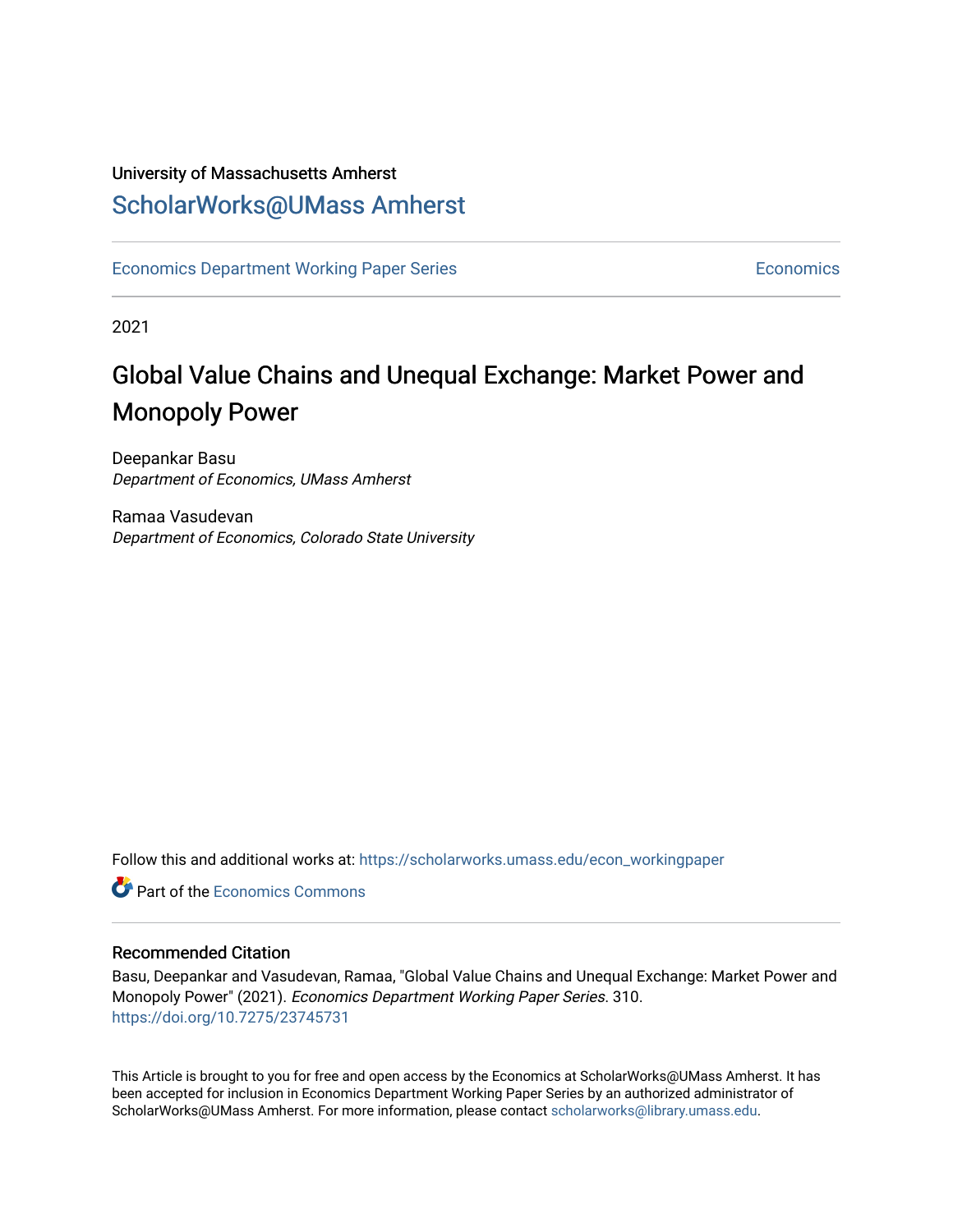## <span id="page-1-0"></span>Global Value Chains and Unequal Exchange: Market Power and Monopoly Power

Deepankar Basu<sup>1</sup> and Ramaa Vasudevan<sup>2</sup>

<sup>1</sup>Department of Economics, University of Massachusetts, Amherst. <sup>2</sup>Department of Economics, Colorado State University.

July 7, 2021

#### Abstract

We revisit the hypotheses of unequal exchange and deteriorating terms of trade in the specific context of import-intensive, exportled strategies of developing countries which rely on integration into GVCs for access to markets in developed countries using a stylized two-country two-commodity Classical- Marxian trade model. Two sources of asymmetry can be distinguished: market power arising from the competition between suppliers that depresses the prices at which the final good is supplied; and monopoly power arising from the lead firms control and ownership of intangible assets including brand and design. The model explores some implications of these two sources of asymmetry.

Keywords: Unequal Exchange, Global Value Chains, Classical Trade Model

JEL Classification Codes: F02, F23, O19

## 1 Introduction

The framework of global value chain (GVC) and global production network (GPN) analysis has been used to analyze the recent cross-border expansion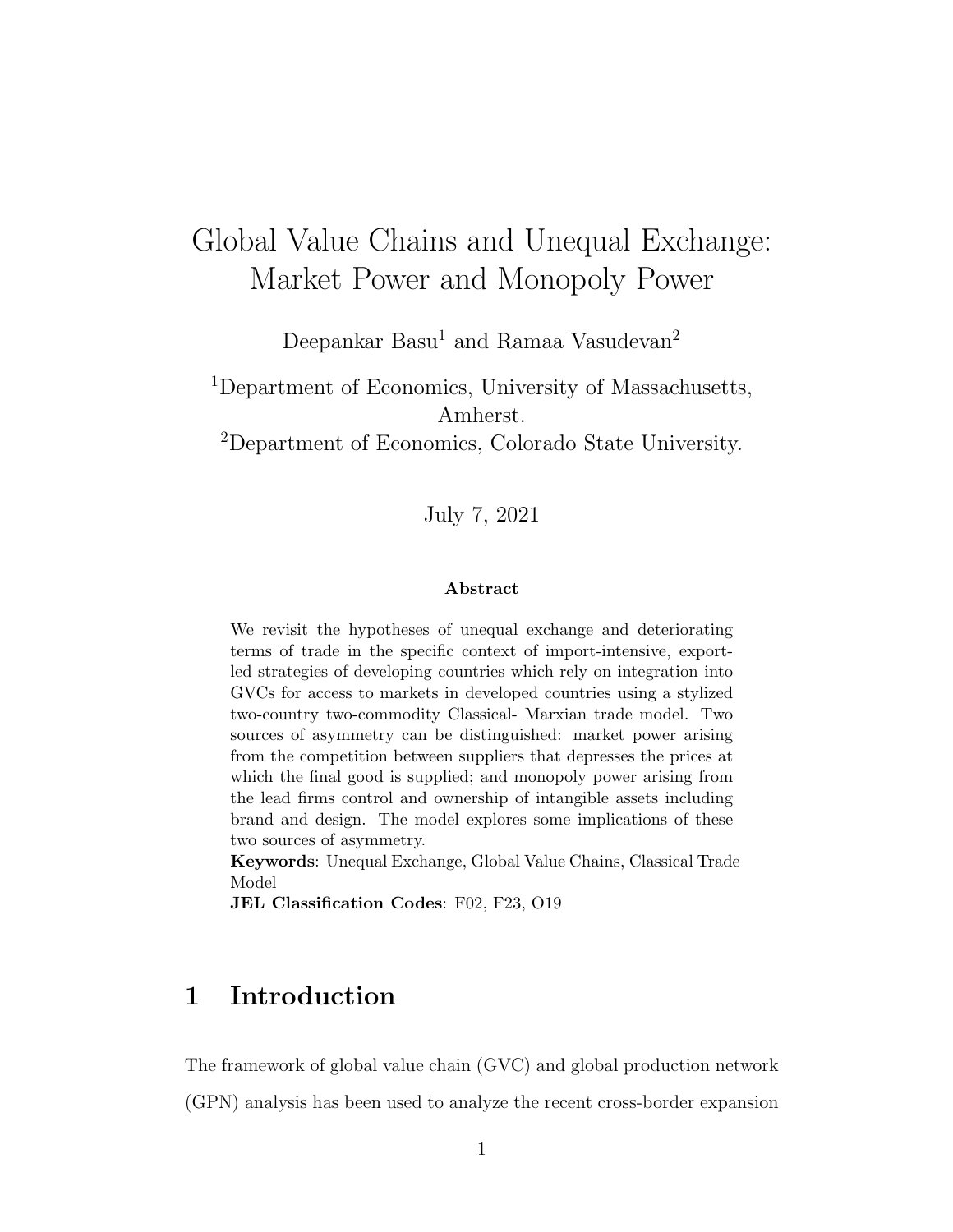and dispersion of production led by the initiatives of large corporations [\[Dicken \(2011\),](#page-37-0) [Henderson et al, \(2002\),](#page-38-0) [Gereffi et al \(2001\),](#page-37-1) [Gereffi and](#page-37-2) [Korzeniewicz \(1994\)\]](#page-37-2). This framework challenged the conventional measures of export performance and international competitiveness, turning the spotlight on the growing importance of value added-trade and the importintensiveness of exports. A GVC of a final product, which is either consumed or invested, is defined as the value added of all activities that are directly and indirectly needed to produce it [\[Timmer et al \(2014\),](#page-39-0) pp. 100]. The fact that it is a value *chain* comes from the fact that the production process is fragmented and carried out in different firms. The fact that it is a global value chain refers to the fact that these firms are distributed across many countries (and also typically across many industries) over the globe.

About 70 percent of global trade is associated with GVCs, with services, raw materials, intermediate goods, parts and components increasingly being imported and incorporated into final consumer products that are then traded in international markets [\[OECD \(2020\)\]](#page-38-1). While there has been a slight decline after the 2008-09 crisis, and the outbreak of the COVID-19 pandemic has also had a disruptive impact on the functioning of GVCs, they remain pervasive in shaping trade and the global division of labor. As corporations restructured their operations, through outsourcing and offshoring, different stages of the production process were relocated to different parts of the world. This development also led to a changing pattern of specialization, with developing countries, particularly in Asia and Latin America, becoming the new loci for the fabrication and assembly of a range of final goods.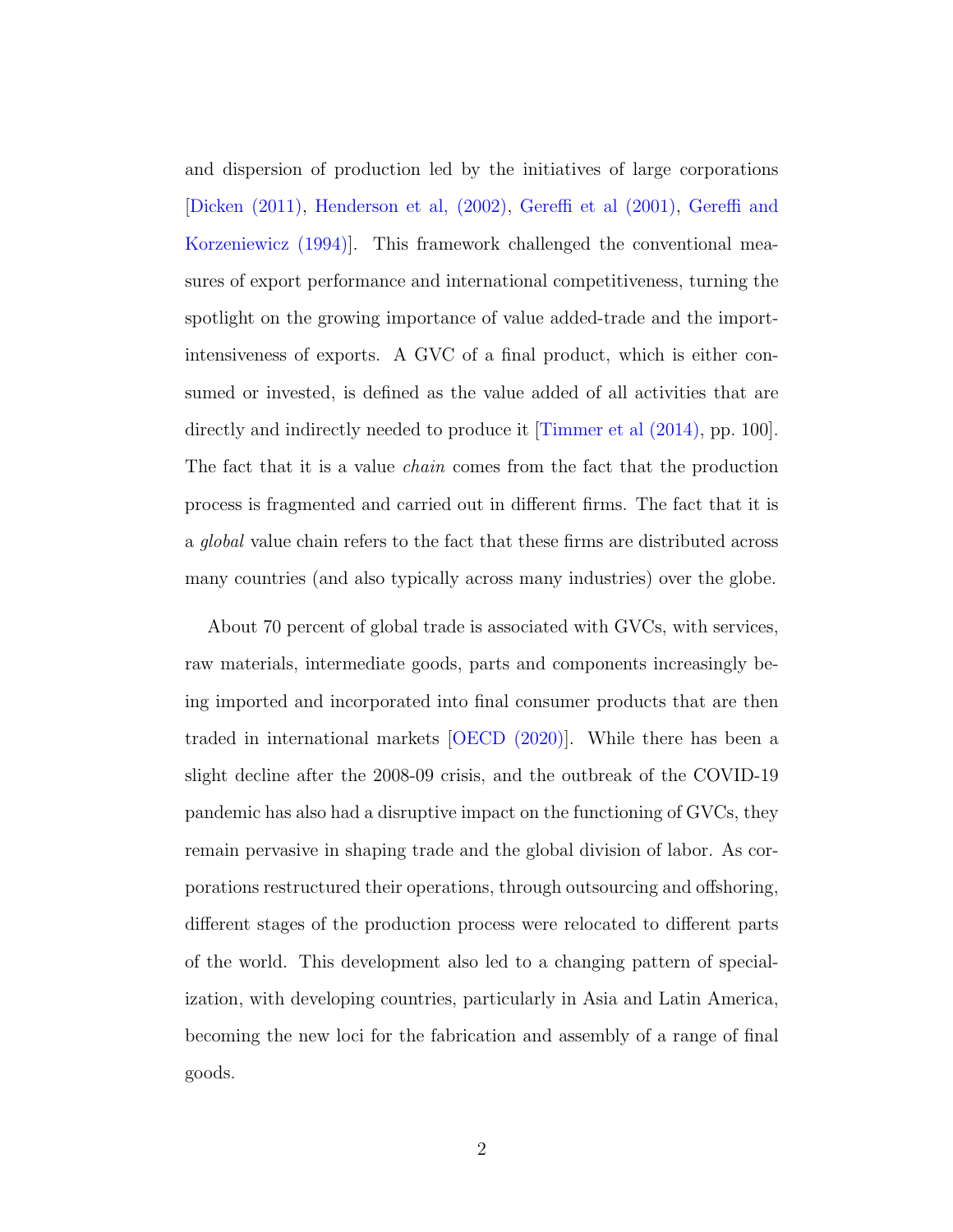GVC's are instrumental in forging a global divison labor under the control of lead corporations that accentuate inequality and concentrate revenues and wealth while offering a limited scope for upgradation [\[Selwyn](#page-39-1) [and Leyden \(2021\)\]](#page-39-1). Further, the increasing share of manufactures in the export basket of developing countries has also been associated with a decline in the manufacture-to-manufacture terms of trade for developing countries against developed countries since the mid-eighties [\[Sarkar and Singer](#page-39-2) [\(1993\),](#page-39-2) [Chakraborty \(2012\)\]](#page-36-0).

This suggests that the issues of unequal exchange, deteriorating terms of trade and dependency highlighted by [\[Prebisch \(1950\),](#page-38-2) [Singer \(1950\),](#page-38-3) [Singer](#page-38-4) [\(1975\),](#page-38-4) [Emmanuel \(1972\)\]](#page-37-3) in the context when developing countries specialized in the export of primary commodities and imported manufactured products from developing countries remain relevant even with the diversification of developing country exports towards manufactured goods as they were integrated into GVCs. In this context, it becomes pertinent to ask the following question: what is the scope for escaping from the trap of adverse terms of trade in the context of the fragmentation of production within such vertically coordinated, hierarchical structures of trade and production that exploit low-wage workers in developing countries? The skewed distribution of value-added towards the lead firm in the core which capture bulk of the value -added while suppliers in the periphery confront difficulties in upgrading since the gains in productivity were swamped by deteriorating prices, constitute a global process of uneven development [\[Smichowski et al](#page-39-3)  $(2021)$  $(2021)$  $(2021)$ ]<sup>1</sup>

<sup>&</sup>lt;sup>1</sup>[\[Smichowski et al \(2021\)\]](#page-39-3) delineate three distinct developmental patterns associated with GVC integration: the first cluster corresponding to the reproduction of the core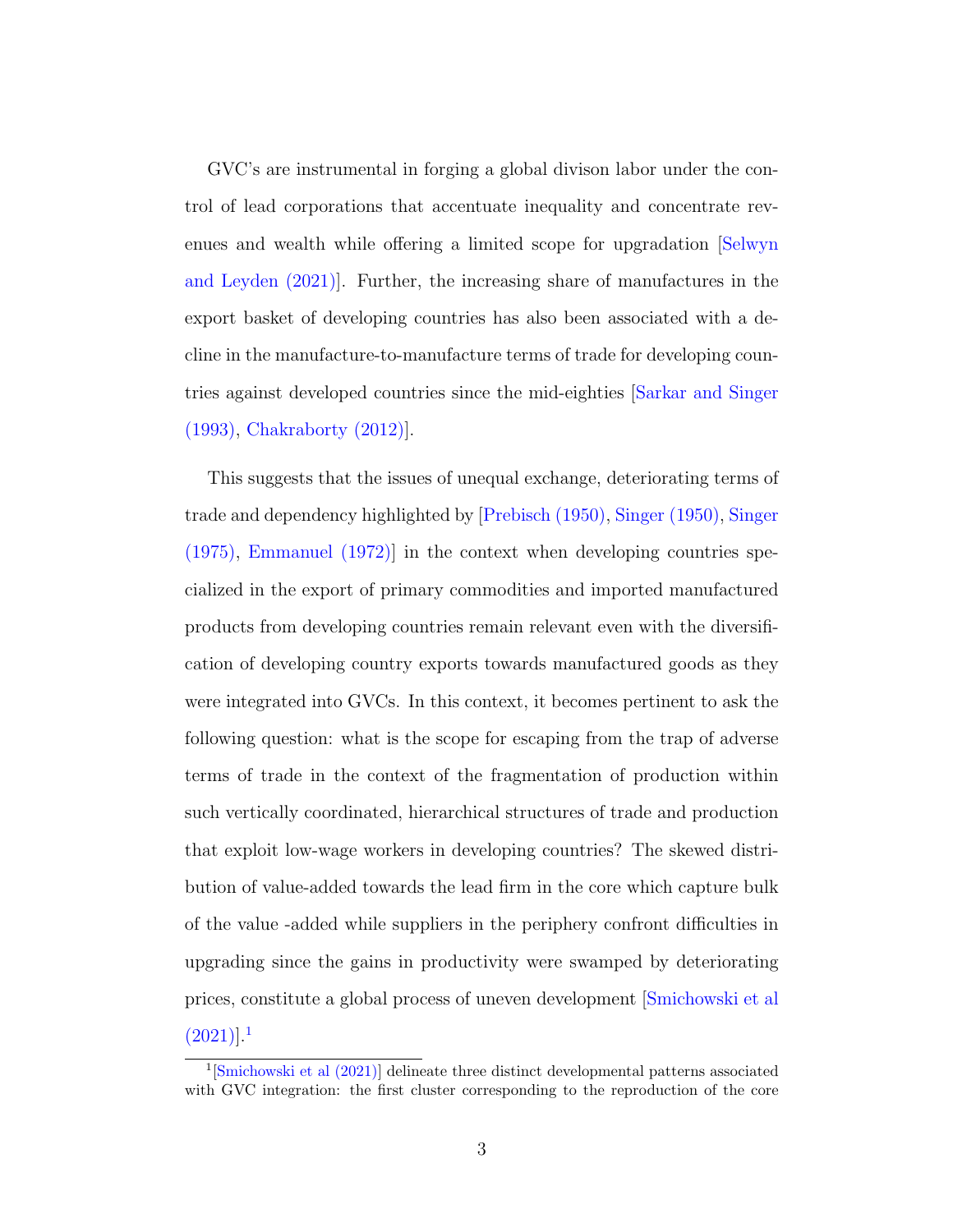We revisit the hypotheses of unequal exchange and deteriorating terms of trade in the specific context of import-intensive, export-led strategies of developing countries which rely on integration into GVCs for access to markets in developed countries. [\[Milberg and Winkler \(2013\)\]](#page-38-5) had underscored the relevance of the classical dynamic trade model in understanding how trade affects distribution, profitability and accumulation when conducted within the institutional structure of GVCs. However, the asymmetric power exercised by lead firms within the institutional framework of GVCs is at odds with the doctrine of comparative advantage Selwyn and Leyden  $(2021)$ . Offshoring of production within value chains, instead reaffirms the relevance of absolute advantage and low unit wage costs (rather than comparative advantage) in determining the pattern of trade [\[Baldone et al \(2007\),](#page-36-1) [Milberg](#page-38-5) [and Winkler \(2013\)\]](#page-38-5). In that spirit, we present a Classical-Marxian model of trade with two countries and two goods to investigate the implication of trade relations for unequal exchange in a context where developing countries import intermediates and capital goods as the basis for the production, and export the final consumer good within the institutional structure of GVCs.

GVCs structures are complex and involve many developing countries and multiple cross-border transactions, including trade in services, parts and components of final goods which are then exported for final assembly elsewhere. The stylized model presented here, however, strips down the structure of GVCs to a simplified two-country two-good framework as a first pass at clarifying the basic pattern of unequal exchange embedded in

comprising developed countries, a second corresponding to the pattern of unequal growth, including developing countries in Asia, to a third corresponding to what they call the social upgrading mirage. The focus of this paper is the relation between the first two clusters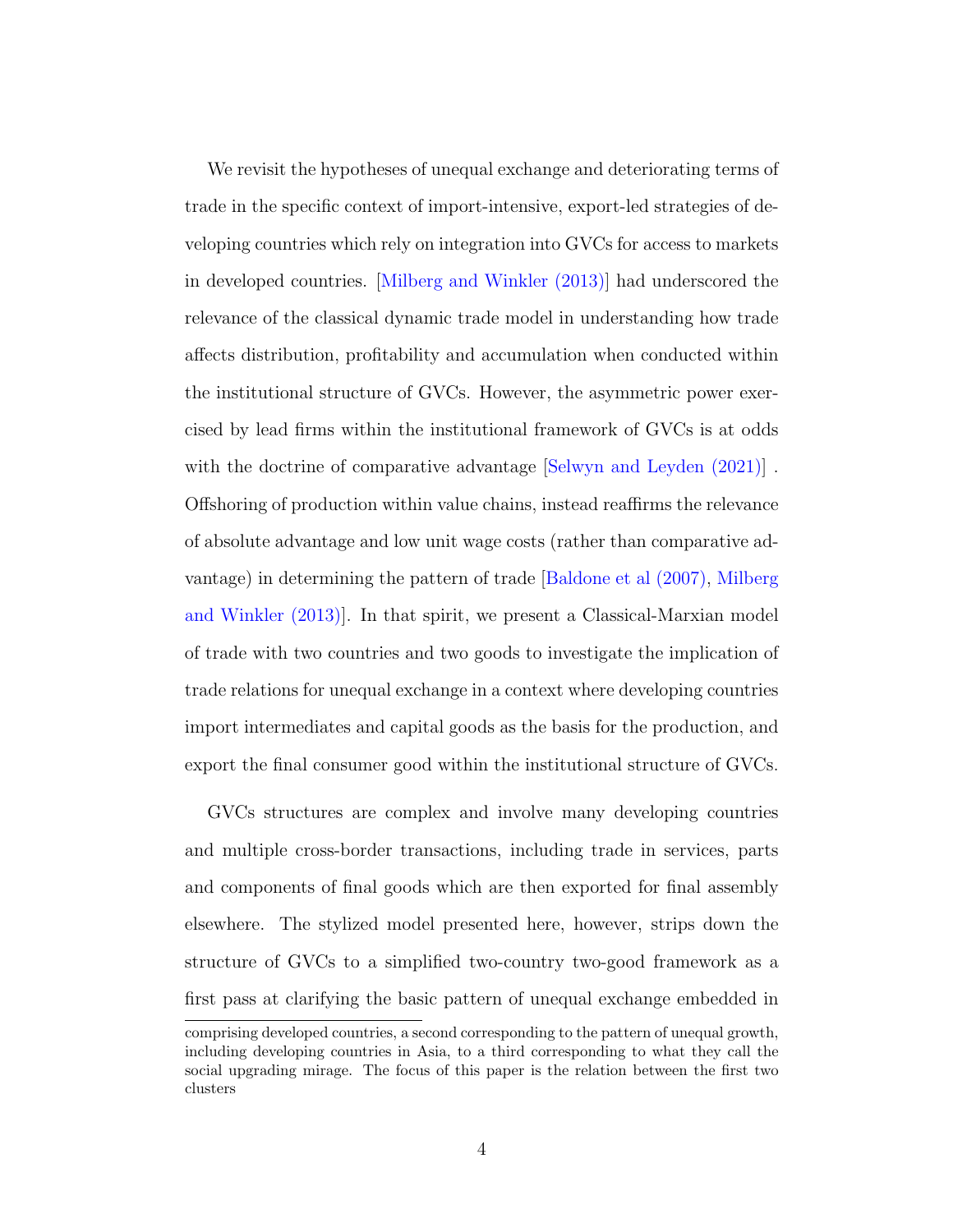trade within GVCs structures in the specific case of manufacture of importintensive final consumption-goods. We capture the asymmetries of GVC arrangements by positing that the production of intermediate inputs (which happens in the North) is capital and skill intensive and the production of the final consumer good (which happens in the South) is low-skill labour intensive. Our model shows that Southern firms are at a disadvantageous position due to both the market power of Northern firms and also due to the monopoly power of Northern firms arising from the ownership of intangible capital. Hence, issues of unequal exchange and terms of trade deterioration remain relevant even in GVC arrangements.

The rest of the paper is organized as follows. Section [2](#page-6-0) presents an overview of the asymmetry within the GVC institutional structure of the relation between the lead firm in the North and the producer firms in the South. We distinguish market power arising from the competition between suppliers in Southern economies with surplus labour that depresses the prices at which the final good is supplied; and monopoly power arising from the lead firms' control and ownership of intangible assets including brand and design. Section [3](#page-12-0) presents the basic model of two-country, twocommodity trade. In section [4](#page-19-0) and [5](#page-24-0) we explore two alternative closures of the model that correspond, respectively, to market power of Northern firms (due to surplus labour in the South) and monopoly power of Northern firms (due to ownership of intangible capital). The final section concludes with thoughts about future research.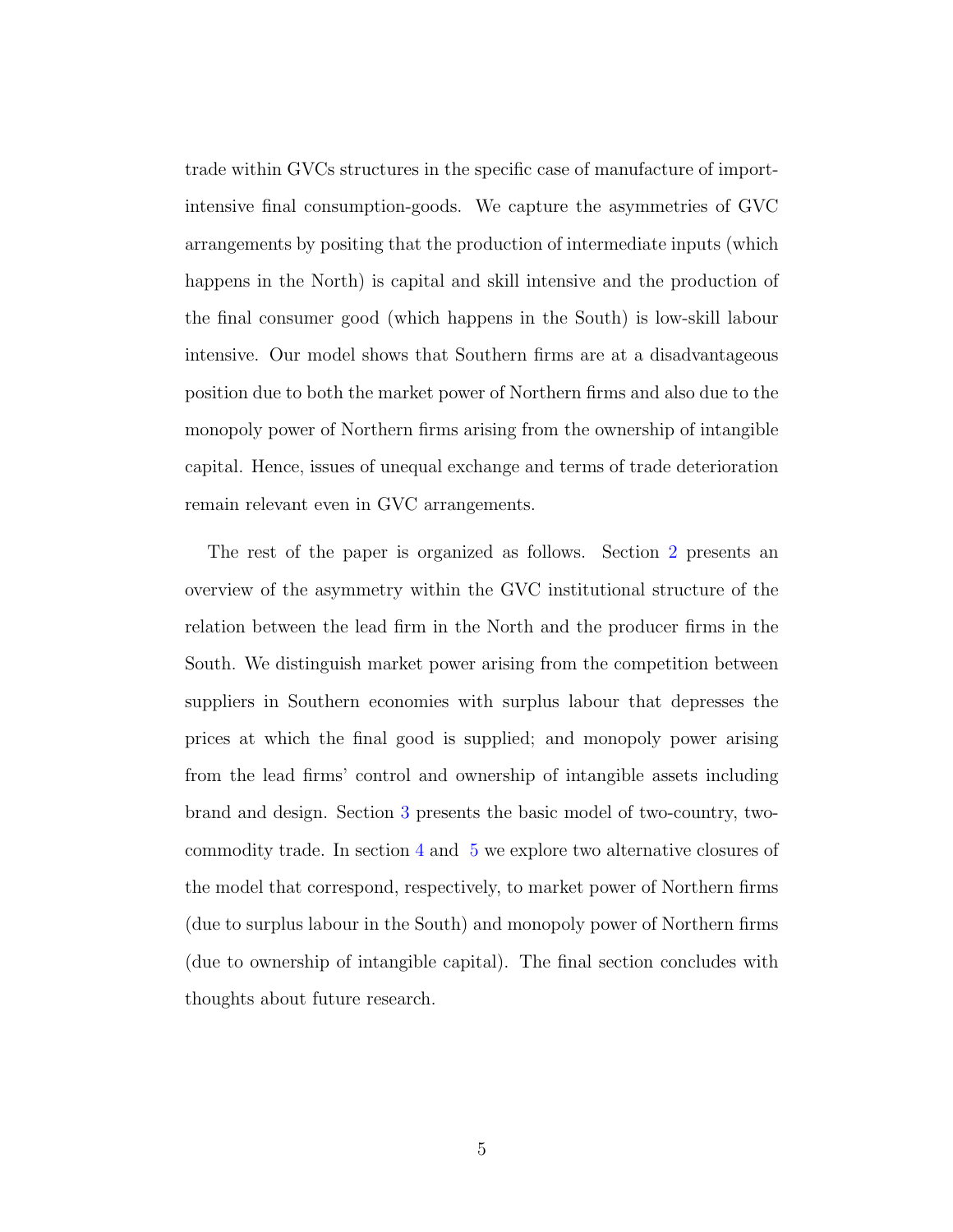# <span id="page-6-0"></span>2 Market power and monopoly power within GVCs

Trade within GVCs is determined by the strategies of the lead firms engaged in cross-border production. The coordination and control of increasingly complex GVCs has been facilitated by the revolution in information and communication technology - what has been termed the second unbundling [\[Baldwin \(2016\)\]](#page-36-2) - on the one hand and on the other by the adoption of trade liberalization policies, and the paradigm of export-led development strategies by developing countries. This structure allows the analysis of GVCs from two contrasting vantage points: that of governance, i.e. the organization and coordination of GVCs by the lead-firm in the North, and that of upgrading i.e. the strategies used by countries, regions and firms in the South to climb up the value chain ladder from low value-added activities to high value added activities [\[Gereffi \(2014\)\]](#page-37-4).

The so-called smile curve (see Figure [1\)](#page-7-0) offers a stylized representation of the distribution of value-added across the GVC [\[Meng et al, \(2020\)\]](#page-38-6). The pre-production stages of R&D design and logistics and the post-production stages of marketing and after-sales services which are concentrated in the lead firm, typically in developed countries, have a higher share of valueadded than the production stages that are located in developing countries. The smile curve would become deeper and steeper, as depicted in Figure [1](#page-7-0) in the movement from the dashed to the solid curve, because of two processes [\[Durand and Milberg \(2020\)\]](#page-37-5).

The first process derives from the endogenous asymmetry of market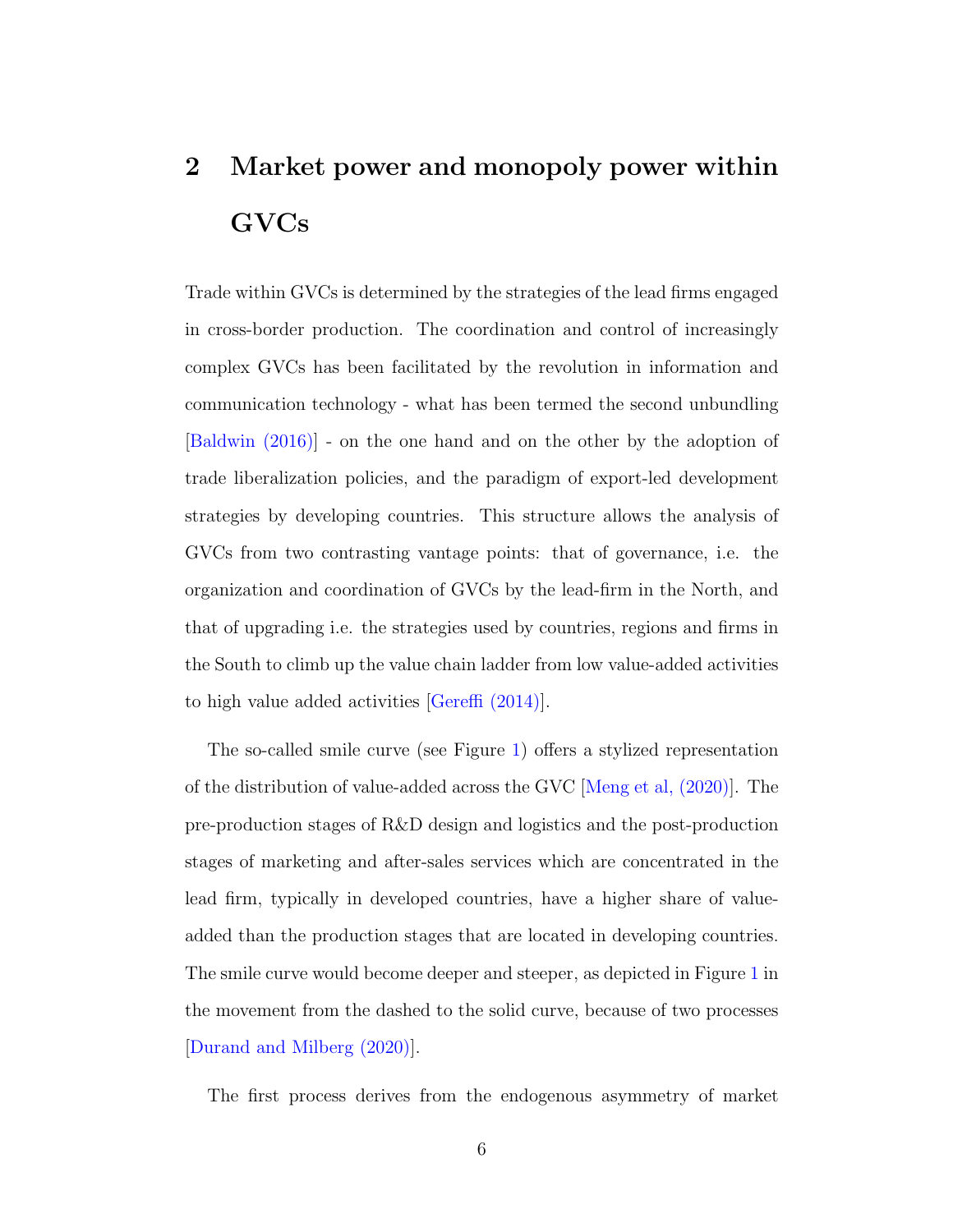<span id="page-7-0"></span>

Figure 1: The Smile Curve.

structures within GVCs [\[Milberg and Winkler \(2013\)\]](#page-38-5). This asymmetry emerges as a result of the polarization between the market power of dominant lead firms and lower-tier supplier firms specializing in assembly and fabrication that are subject to intense competition. The market power of the lead firm, is reflected in the capacity to squeeze the supplier firms, and competition manifests in a race to the bottom as suppliers compete by squeezing labor costs. Labour costs can be squeezed by supplier firms in the periphery (or semi-periphery) of the global capitalist economy because of the presence of large reserves of surplus labour in these economies.

The fragmentation of production also segments the workforce, pitting workers in the South against each other and against workers in the North, weakening the bargaining power of workers. The decomposition of the value-added across GVCs, in the [\[Timmer et al \(2014\)\]](#page-39-0) study, found that the overall share of capital in value-added rose by more than 6 percent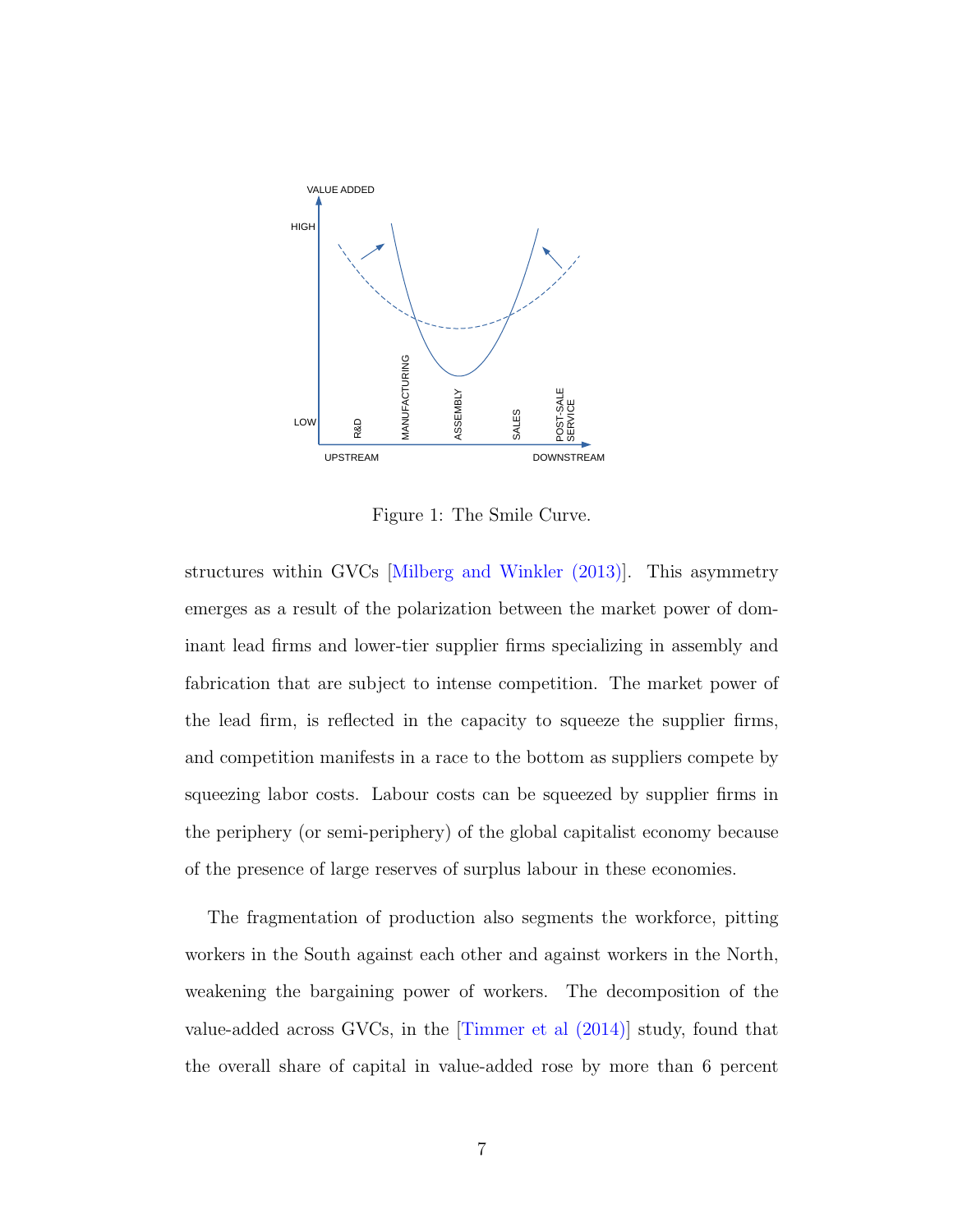between 1995-2008, while that of medium and low-skilled workers fell by around 4 percent, the latter consistent with the presence of large reserves of low and medium-skilled labour in developing economies. [\[Chen et al](#page-36-3) [\(2018\)\]](#page-36-3) document a decline in the labor share in GVCs from 56 percent in 2000 to about 51 percent in 2014. The share of low-skilled workers fell more sharply outside the group of high-income countries (by 6.3 percent compared to 4.9 percent in the former) in this period. The decline in the share of wages reflects the impact of segmentation and intensified competition among suppliers in weakening the position of workers, globally, and especially in labour surplus economies.

The second process relates to monopoly power arising from the concentration of ownership and control over intellectual, intangible capital with the lead firm [\[Durand and Milberg \(2020\)\]](#page-37-5). This intangible capital includes designs and technology patents, software, market intelligence, brand-name, etc. These intangible assets are connected to the high-value-added, pre and post-production stages of the GVC. The information and communication flows that enable the integration of GVCs also imply that intangible capital plays a key role in the coordination and control of the GVC. The concentration of intangible assets in lead firms in developed countries is also associated with a specialization in high-skilled labor activities in these countries [\[Timmer et al \(2014\)\]](#page-39-0). [\[Chen et al \(2018\)\]](#page-36-3) decompose the value added within GVCs taking into account the share accruing to intangible capital. Their study finds that the share of intangible capital (measured as a residual) accounted for much of the decline in labor share between 2000-2014, and at around 30 percent in 2014 dwarfed the share of tangi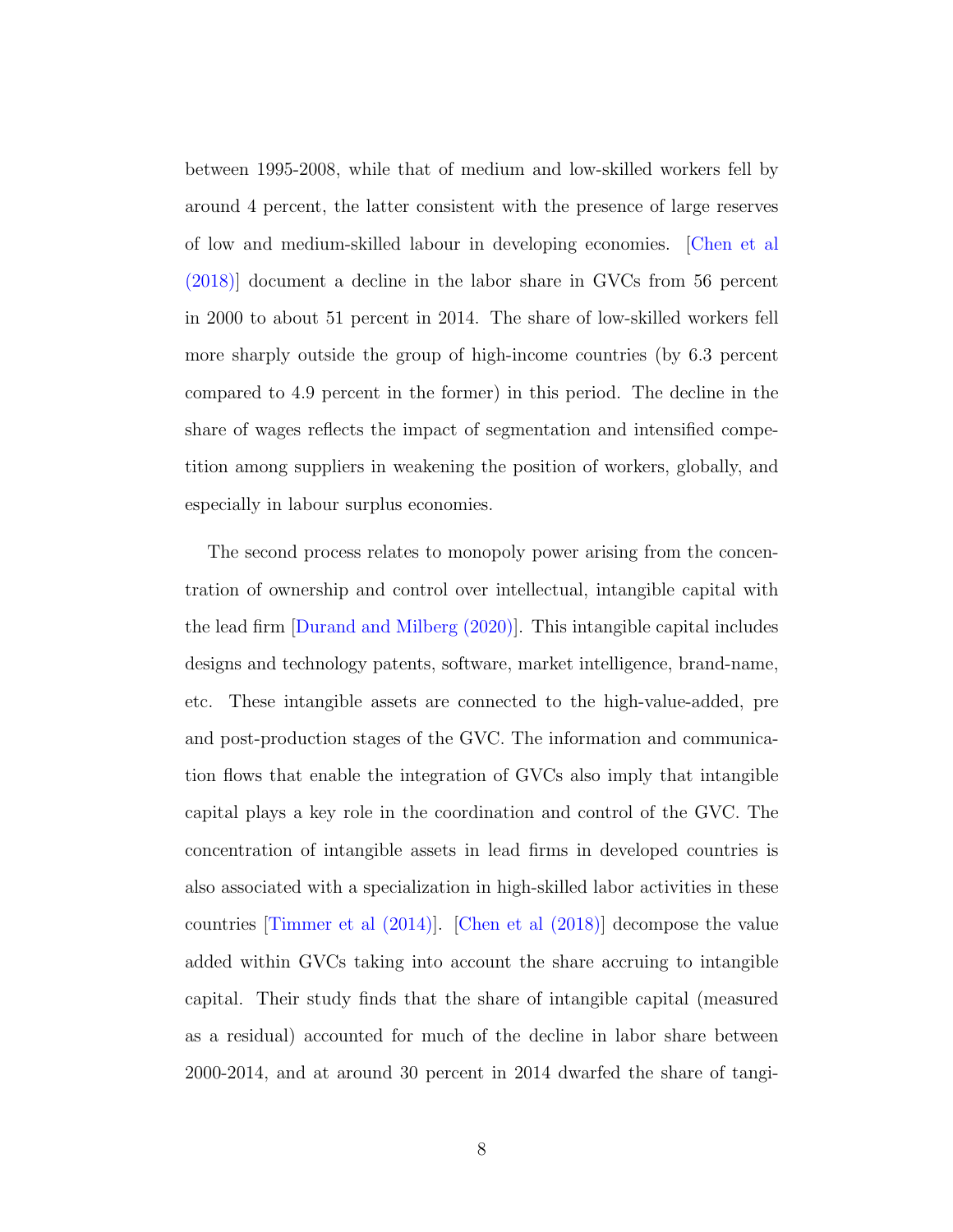ble capital (which was around 18 percent). Further, there is a shift in the share of income away from the production stage, with the upstream stages (including marketing and distribution), where intangible assets are concentrated, accounting for about three-quarters of the value-added across the different stages of the chain in 2014 [\[Chen et al \(2018\)\]](#page-36-3).

The concentration of ownership of intangible capital is thus associated with monopoly rents accruing to the lead firms controlling the GVCs. Intangible capital like patents and brand names are different from traditional capital assets in that they involve large magnitudes of often firm-specific fixed costs [\[Timmer et al \(2014\)\]](#page-39-0). These large fixed costs give rise to noncompetitive product markets and the ability to charge mark-ups over cost. The monopoly arising from fixed costs is reinforced by regimes of intellectual property rights, enforced by governments.

Stricter intellectual property rights and proprietary control over standards, technologies and brands, innovational advantages of control over the chain and natural monopoly associated with economies of scale and network externalities associated with GVCs are the sources of increasing monopoly rents accruing to lead firms [\[Durand and Milberg \(2020\)\]](#page-37-5) Thus, while the horizontal competition among suppliers exerts a downward pressure on the smile curve squeezing the share of value-added at the middle production stages in developing countries; there is also a concomitant process of sharpening the slope of at the two ends of the smile curve that is associated with control over intangible assets [\[Durand and Milberg \(2020\)\]](#page-37-5). This is reflected in the process of value erosion as the sectoral shares of domestic value-added in developing country exports declines with integration GVCs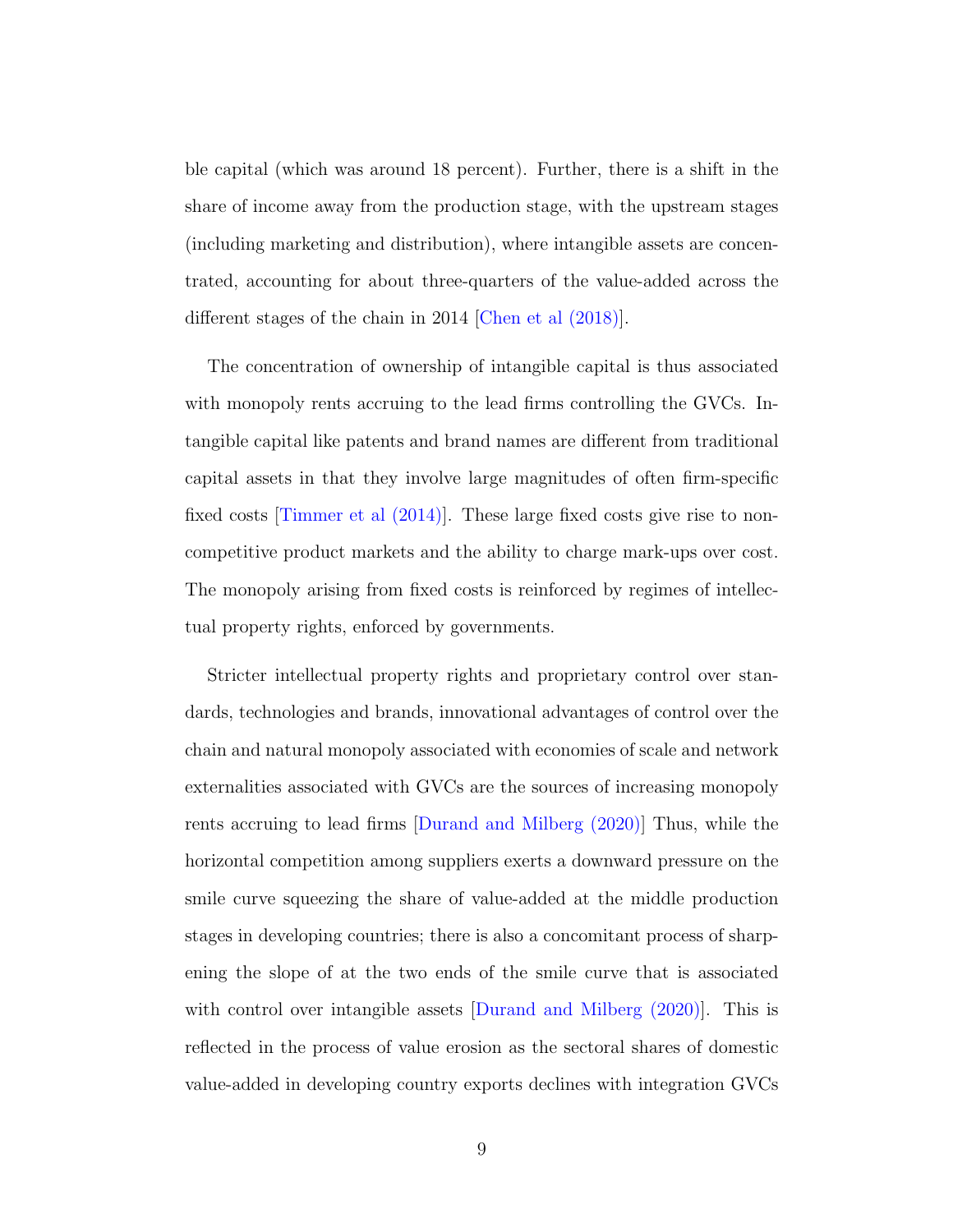[\[Caraballo and Jiang \(2016\)\]](#page-36-4). The GVC represents a concentration of control in the hands of corporate lead-firms in the North as against the small, dispersed producers in the South.

Given the limited scope for capturing value at the final-assembly/production stages of the GVC, integrating into GVCs controlled by global corporations in order to access markets in North creates new dependencies for developing countries specializing in low-wage manufacturing. [\[Heintz \(2006\)\]](#page-38-7) presents a model of unequal exchange that investigates the unequal distribution of benefits (value-added) between the lead firm and the lower-tier supplier firms in developing countries based on the decomposition of the price of the final good between lead firm and subcontractors.The distribution of the gains from increased productivity of the supplier firms depends on whether these gains are captured in the form of higher monopoly rents for the brandname lead-firm or in the form of lower prices for the final good. An increase in demand from the affluent consumer markets in the north, however, would lead to income convergence if this demand is sufficiently income elastic. An important implication is the delinking of production in the south from its domestic market as exports and consumption in the north drives demand [\[Heintz \(2006\)\]](#page-38-7).

The source of unequal exchange in [\[Heintz \(2006\)\]](#page-38-7) arises on one hand from branding and other associated forms of monopoly and on the other from competitive sourcing from suppliers. It relates to the two-fold dynamic outlined above that make the GVC smile curve deeper and steeper. The dynamic is embedded in the two forms of power asymmetry: (a) the market power of the lead firm sourcing from competing suppliers in developing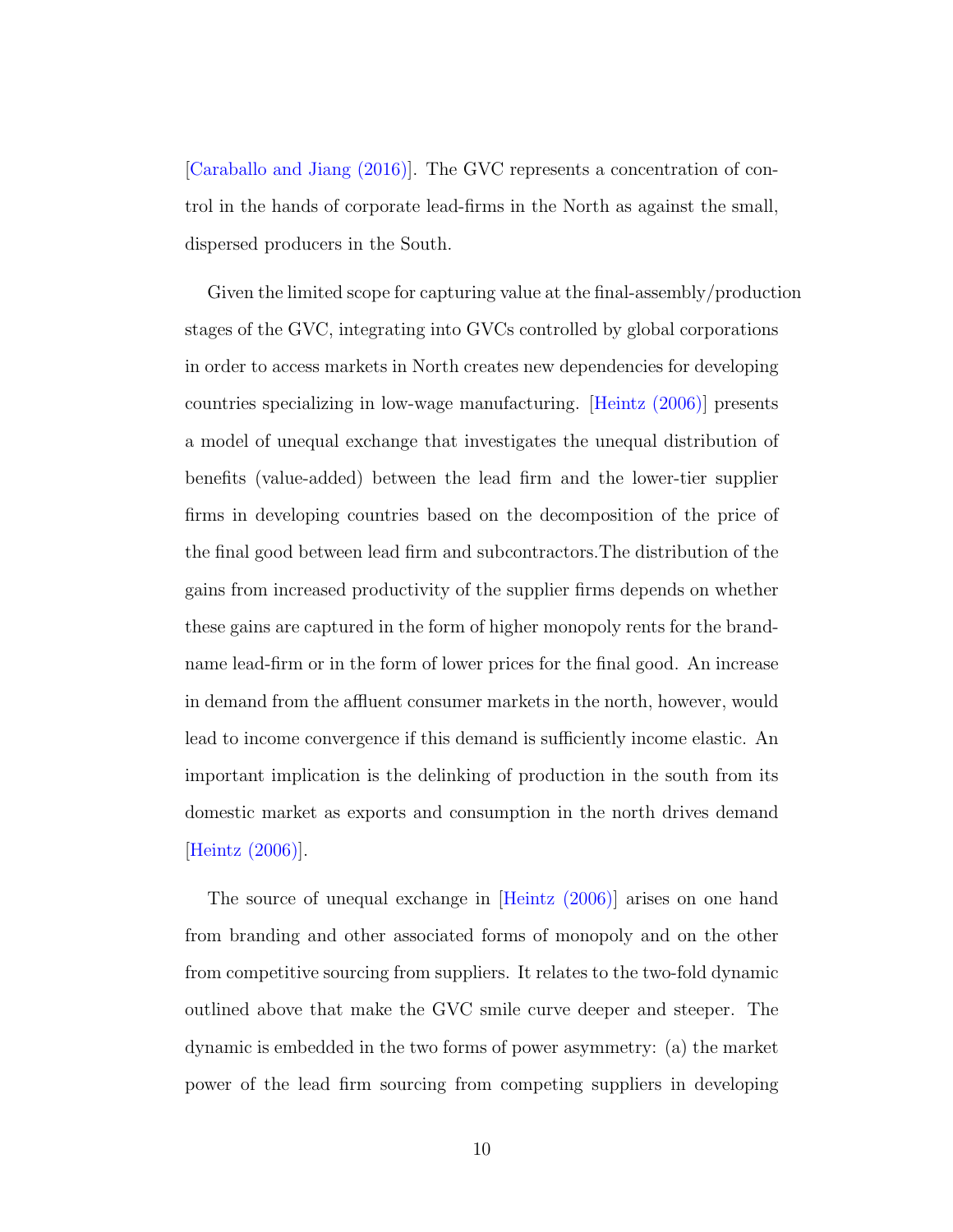countries, and (b) the monopoly power associated with the ownership of intangible capital in the global economy.

The model presented in this paper also approaches the relation between lead firms in the North and producer firms in the South within GVCs from the lens of unequal exchange. The focus is on North-South trade relations and we put forward a more traditional classical-Marxian trade model to address the implications for terms of trade and distribution.

Unequal exchange has been analyzed from a Marxian analytical perspective by [\[Emmanuel \(1972\)\]](#page-37-3) in a context of free capital mobility as an outcome of lower wages and a higher level of exploitation in the developing countries. As a result, trade involves the exchange of goods produced with a higher content of labor in the South for goods produced with relatively lower content of labor produced in the North. Within the structuralist tradition, [\[Singer \(1950\)\]](#page-38-3) and [\[Prebisch \(1950\)\]](#page-38-2), ascribe the deteriorating terms of trade faced by countries in the South to the lower elasticity of demand for the primary goods exported by these countries and more downwardly flexible wages. As a result, productivity gains in the South is reflected in deteriorating terms of trade. [\[Bacha \(1978\)\]](#page-36-5) brings these two approaches together as alternative closures in a general equilibrium model focussing on the relative employment in the South as the strategic variable.

Before presenting our model we should note the wide range of North-South models of uneven trade in the structuralist tradition [\[Dutt,](#page-37-6) [Darity](#page-37-7) [and Davis \(2005\)\]](#page-37-7). These models involve different specifications and closures for the North and the South. These could be based on: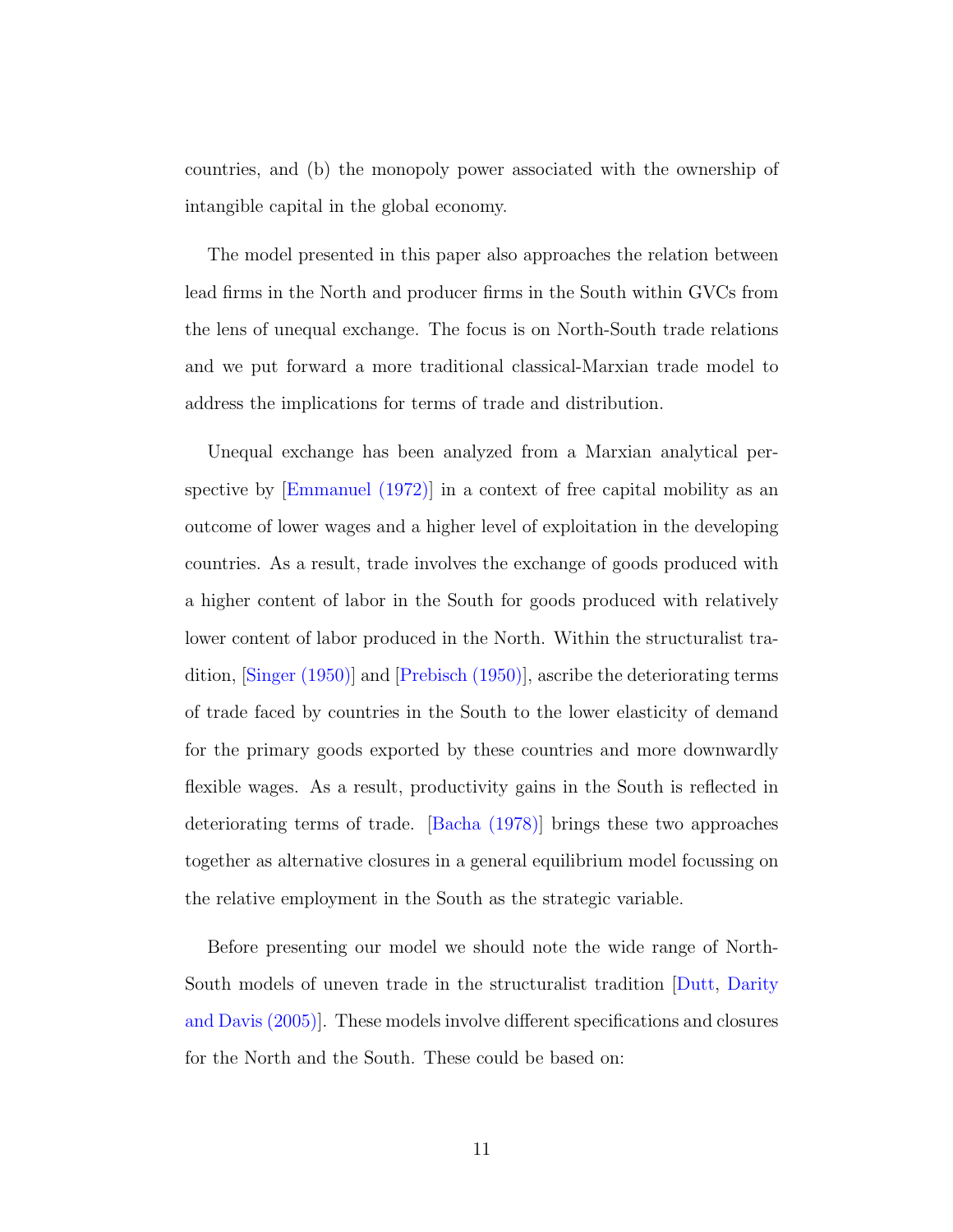- 1. different rates of profit and rates of exploitation,
- 2. different import and export elasticities of exports and imports of the North and South,
- 3. different macro-economic closures (e.g. classical closure for the South and Keynesian closure for the North).

However, the traditional pattern of trade analyzed in this literature, with the South specializing in primary commodity exports, and the North in the export of manufactures has been replaced by a pattern where the South produces and exports final goods through GVCs, while importing intermediate goods from the North. It is this new situation that we analyze in this paper.

## <span id="page-12-0"></span>3 Basic Model

We present a stylized classical-Marxian model of trade investigating some of the implications of the emergence of GVCs, and the outsourcing of segments of the production process that are coordinated and controlled by corporate headquarters in the North, to locations in the South.

The limited purpose of our model is to explain some of the distributional implications of GVC trade and the monopoly and market power exercised by the lead Northern firms. A key characteristic of trade mediated within GVCs is that production locations in the South use technology, intermediate and capital goods and design specifications from the lead firm in the North to produce or assemble final goods that are then exported to the North. We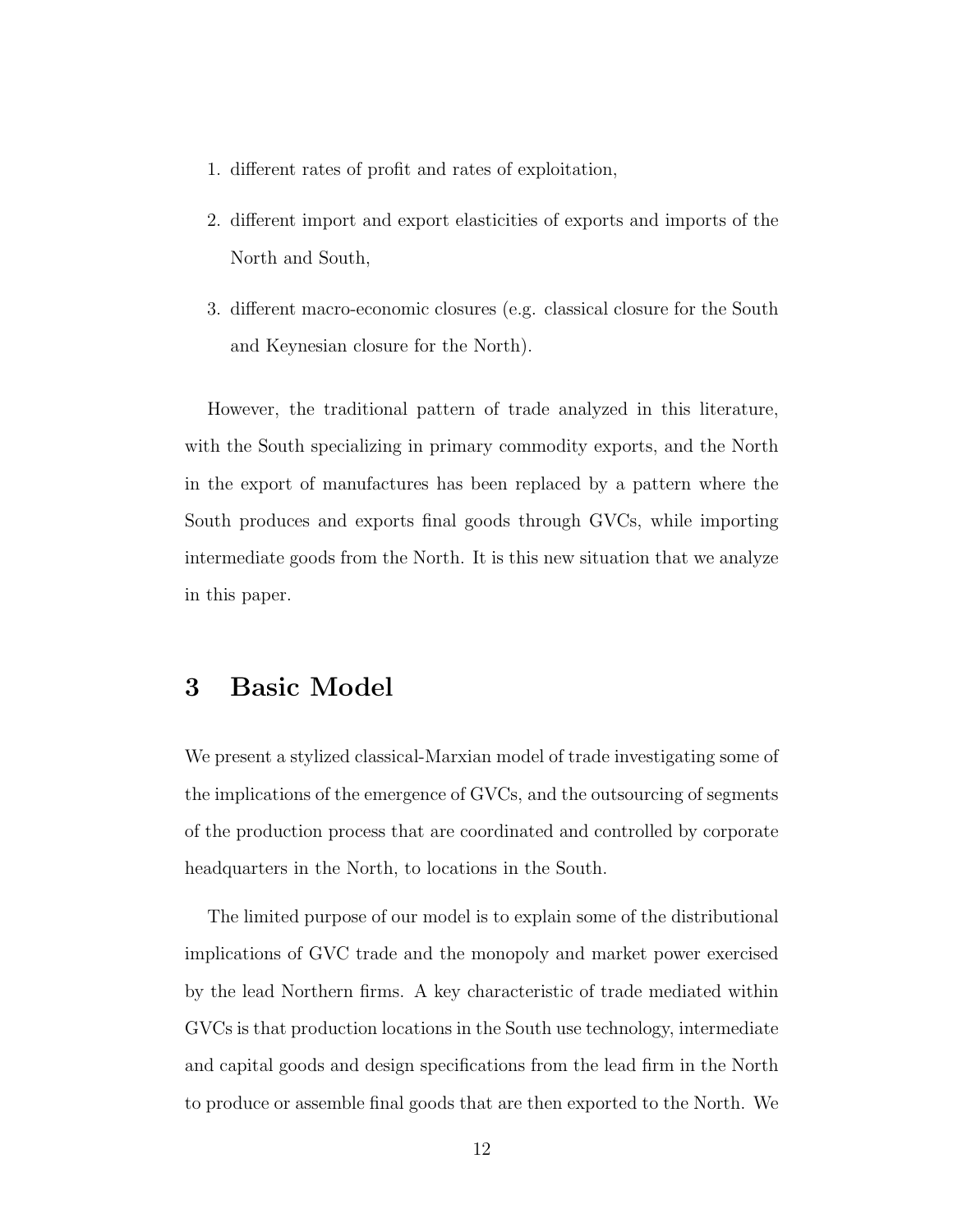ignore other sectors and inter-sectoral linkages in the countries, focusing only on the sectors directly engaged in GVC trade. We also abstract from considerations of demand elasticities and investment demand to focus on the structural relation between trade and production within the GVC structure.

The model is a two-country, two-class, two-good circulating capital model in the classical-Marxian tradition. There are two countries, the North and South respectively, and two commodities – an intermediate good and a final consumption good (denoted by subscripts 1 and 2 respectively). The North specializes in the production of the intermediate good used for production of both goods, while the South specializes in the production of the consumption good, which is produced using the intermediate good imported from the North. Trade corresponds to a production process that is dispersed across the North and South. The model is set up to investigate the implications of this pattern of trade. However, the demand for consumption goods produced by GVC supplier in the South arises from both the North and the South, and production is not exclusively for export to the north.

Since each country specializes in the production of one good, the subscript 1 refers to the North and the subscript 2 refers to the the South. The price system is given by:

$$
p_1 = (1 + r_1)(w_1 l_1 + p_1 k_1) \tag{1}
$$

$$
p_2 = (1 + r_2)(w_2 l_2 + p_1 k_2)
$$
\n(2)

where  $r_i$ , is the rate of profit,  $w_i$  the nominal wage rate,  $l_i$  the amount of labor used to produce one unit of good  $i$  (the inverse of labor productivity),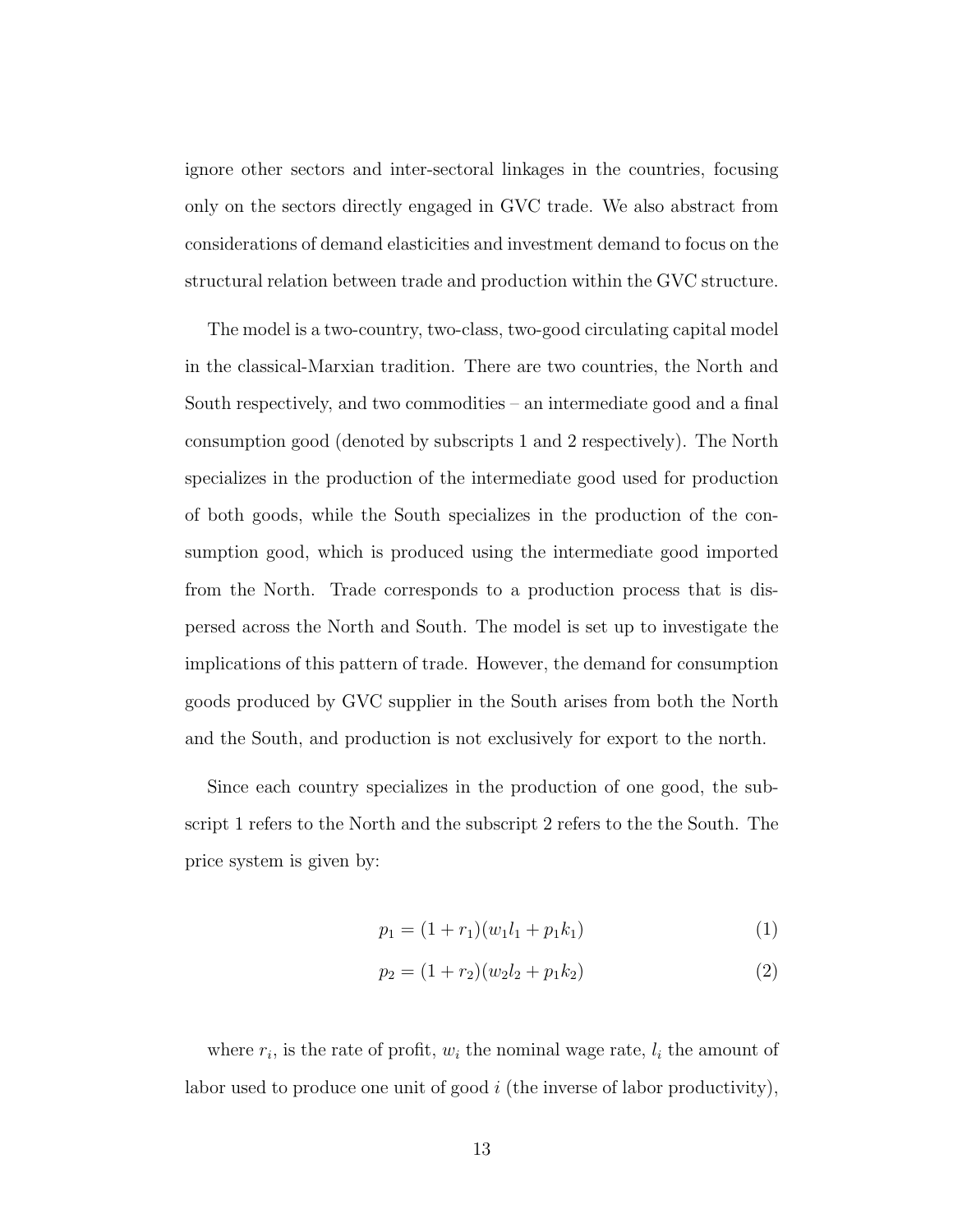$k_i$  the physical units of good 1 used to produce 1 unit of good i, and  $p_i$  is price of the *i*-th good. Let  $p = p_1/p_2$  denote the terms of trade between the two countries, and  $\omega_i = w_i/p_2$  denote the real wage rate in country *i* in terms of the consumption good (produced exclusively by the South). Using the terms of trade and the real wage rates in the two countries, the price system can be written as

$$
p = (1 + r_1)(\omega_1 l_1 + p k_1),
$$
\n(3)

$$
1 = (1 + r_2)(\omega_2 l_2 + p k_2). \tag{4}
$$

We assume that workers spend their entire wage income on the consumption good, i.e. good 2. On the other hand, the entire profits of the capitalists are invested. We do not formulate a separate investment demand function. The profits of capitalists,  $R_i$  in each country are given by

$$
R_1 = r_1(\omega_1 l_2 + p k_1) x_1,\tag{5}
$$

$$
R_2 = r_2(\omega_2 l_2 + p k_2) x_2, \tag{6}
$$

where  $x_i$  is the real output of good *i*. The profits are used to purchase additional intermediate goods  $r_i p k_i x_i$  and hire workers  $r_i \omega_i l_i x_i$ , both expressed in units of the consumption good.

The value of South's imports of good 1 is given by  $p_1(1 + r_2)k_2x_2$ , where  $p_1k_2x_2$  is the South's demand for replacing the used up intermediate inputs, and  $r_2p_1k_2x_2$  is the South's demand to meet the needs for expansion (coming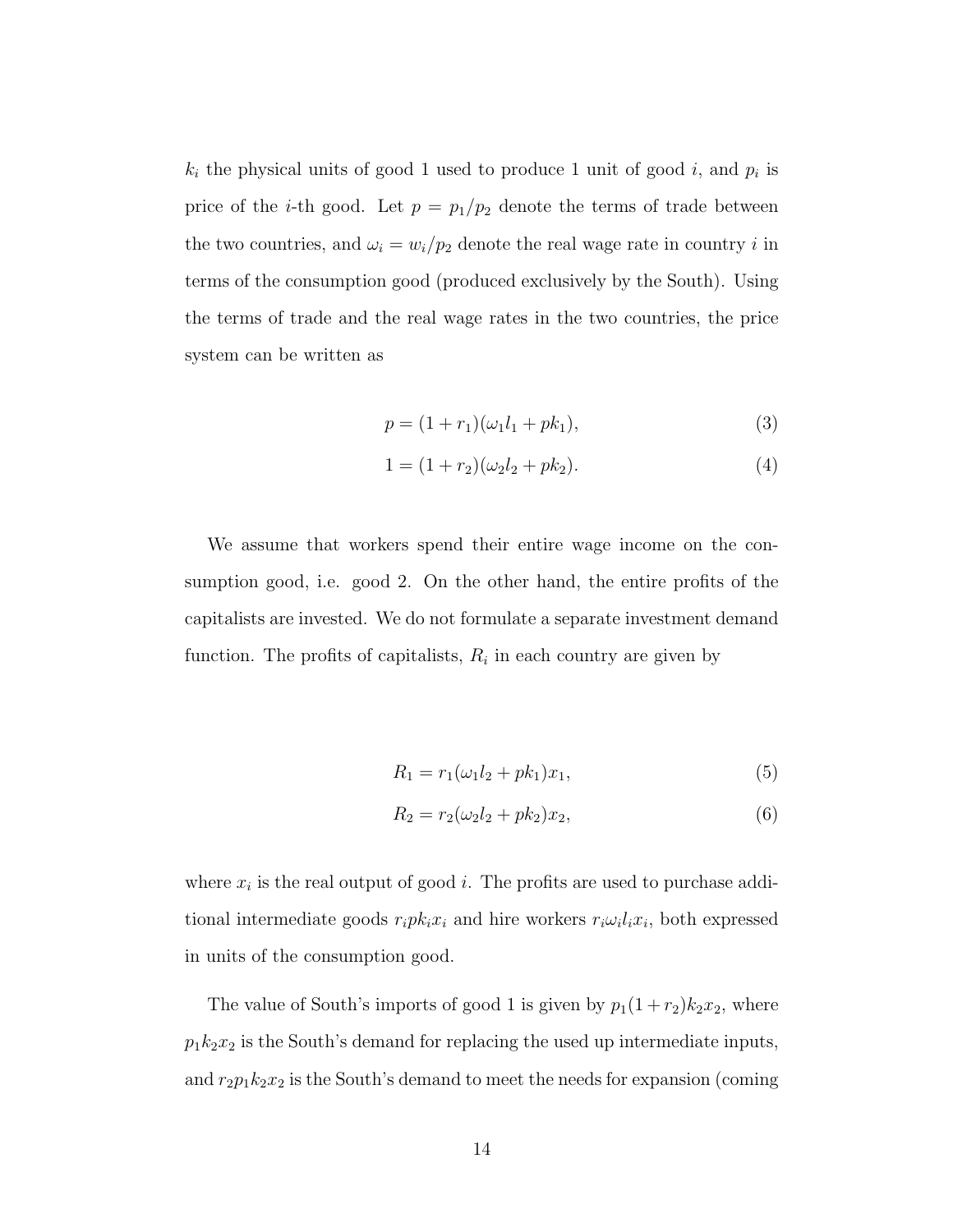from investment of profits in the South). In a similar way, the value of the South's exports of good 2 is given by  $(1 + r_1)w_1l_1x_1$ , where  $w_1l_1x_1$ is the North's demand for consumption goods that is needed to carry on production at the existing level, and  $r_1w_1l_1x_1$  is the North's demand for consumption goods to take account of expansion (due to reinvestment of profits). Assuming that trade is balanced, we have

$$
(1+r_1)\omega_1 l_1 x_1 = p_1(1+r_2)k_2 x_2.
$$
\n(7)

<span id="page-15-3"></span>Let  $x = x_2/x_1$  be the ratio of the output in the South (good 2) to the output in the North (good 1). Then, dividing the trade balance condition through by  $p_2$  gives us

$$
x = \frac{\omega_1 l_1 (1 + r_1)}{p k_2 (1 + r_2)}.
$$
\n(8)

Summarizing the discussion so far, we see that the basic model has four endogenous variables, the terms of trade, p, the profit rate in the North and South,  $r_1, r_2$ , and the relative output ratio, x, but only three equations:

<span id="page-15-0"></span>
$$
1 = (1 + r_2)(\omega_2 l_2 + p k_2), \tag{9}
$$

<span id="page-15-2"></span><span id="page-15-1"></span>
$$
p = (1 + r_1)(\omega_1 l_1 + p k_1), \tag{10}
$$

$$
x = \frac{\omega_1 l_1 (1 + r_1)}{p k_2 (1 + r_2)}.
$$
\n(11)

Hence, we need one more equation to close the model. In this paper, we will explore two closures of the model. In a first closure we assume that the terms of trade is fixed by market power of Northern firms in the world market at some level  $\bar{p}$ . In this case, the profit rates in the two countries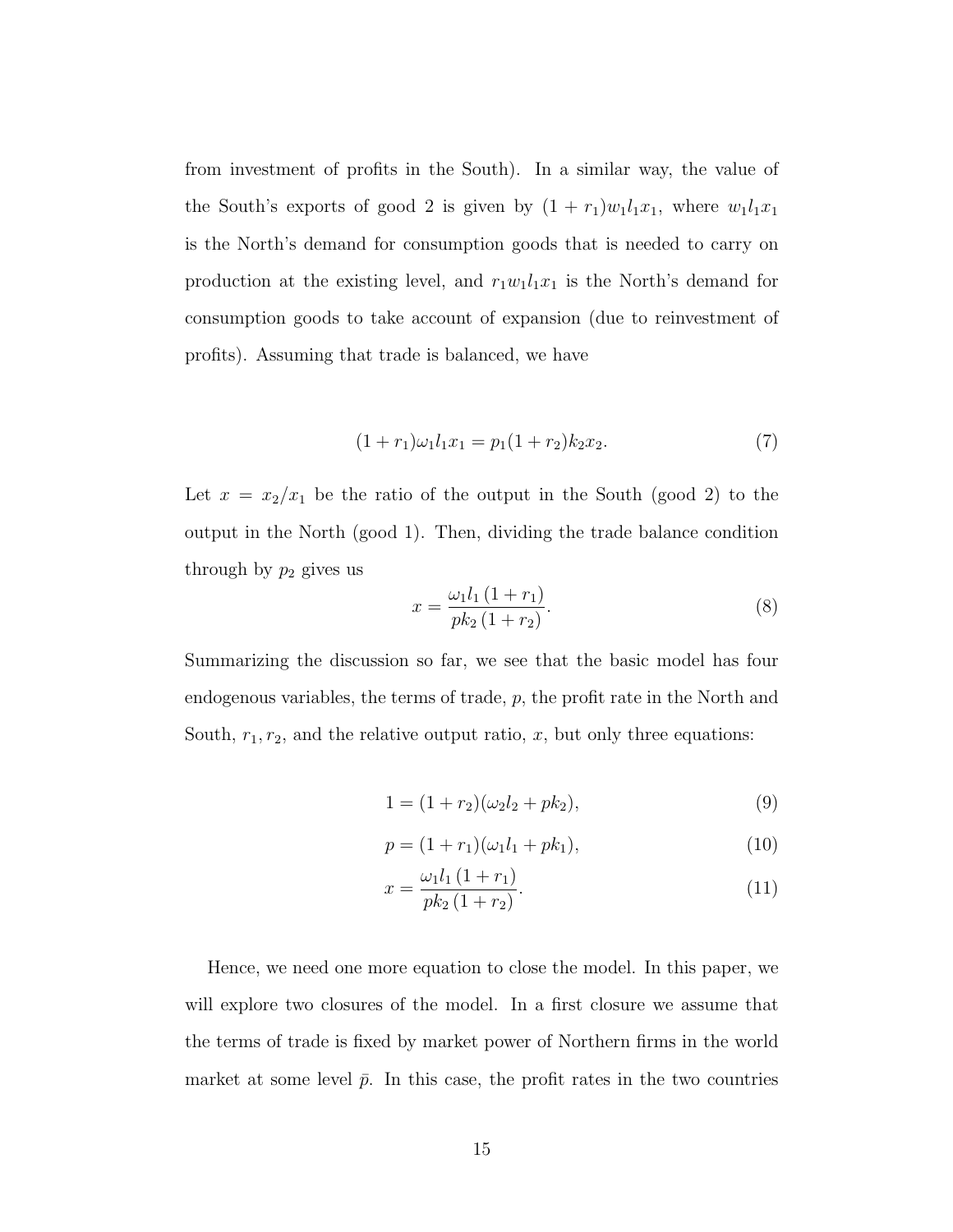will be unequal in general (due to barriers to mobility of capital from the South to the North, the existence of large fixed costs for the firms in the North, etc.). The North uses its dominant market position to set the terms of trade and ensure that Northern firms earn a higher rate of profit on their capital than Southern firms.

In the second closure, firms in the North derive power from their ownership and control of intangible capital and this enables them to extract what we terms a monopoly rent. To analyze this closure, we can understand the Northern firms' monopoly premium or quasi-rent as a rate of return over and above the rate of profit that Southern firms earn. This monopoly rent can be conceptualized as a reflection of the power Northern firms' derive from the ownership of intangibles. Unlike capital advanced to hire labor or purchase intermediate inputs, intangible capital does not increase productive capacity. It includes the brand identity, goodwill, design and market access of the lead firm in the North. From the perspective of distribution, what is important is that the ability to extract this monopoly rent effectively ensures a higher rate of return on the capital invested by Northern firms compared to those in the South.

The North can thus exercise its control either by deploying its market power to control the terms of trade or by using its monopoly power to extract monopoly rents. By presenting the two closures separately we can distinguish two distinct sources of power that the North exercises: market power through control over terms of trade (which is made possible by the existence of large reserves of surplus labour in the South) and monopoly power (which is made possible by the ownership of intangible capital). In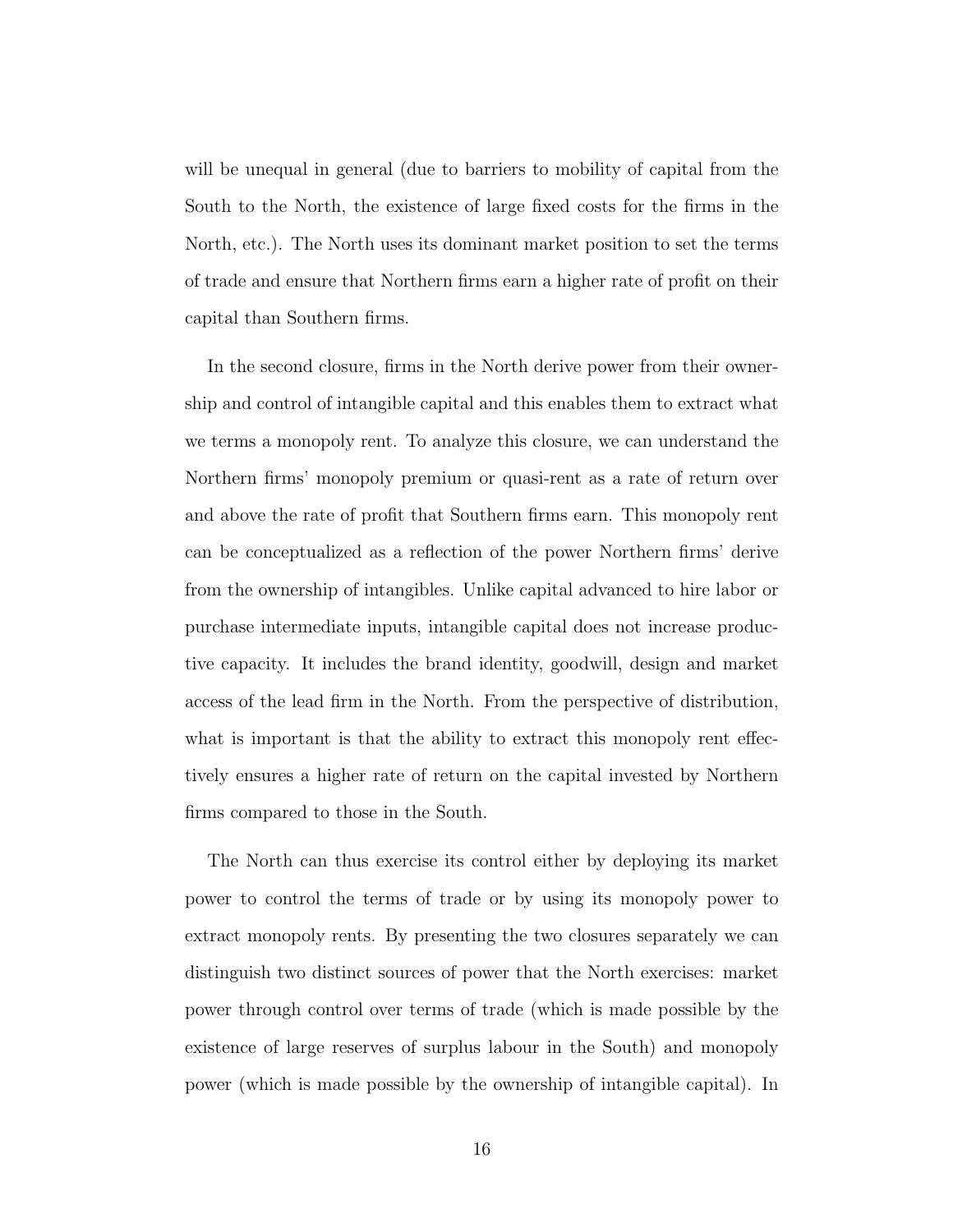both closures, we do not allow for mobility of labour across countries and real wage rates differ across the two countries.

We start by laying out our assumptions about technology, costs and prices.

<span id="page-17-0"></span>Assumption 1. The technology of production in the North and South differ because they carry out different parts of the production process, i.e. the North produces the intermediate inputs and the South produces the final good. To characterize such a context, we assume that

- (a) the real wage rate is higher in the North than in the South, i.e.  $\omega_1$  >  $\omega_2$ ;
- (b) the input-intensity of production is higher in the north, i.e.  $k_1 > k_2$ ;
- (c) the organic composition of capital is higher in the north, i.e.

$$
\frac{\omega_1 l_1}{k_1} < \frac{\omega_2 l_2}{k_2};
$$

(d) the terms of trade, p, consistent with a zero profit rate in the South is higher than the terms of trade consistent with a zero profit rate in the North, i.e.

$$
\frac{1 - \omega_2 l_2}{k_2} > \frac{\omega_1 l_1}{1 - k_1}.
$$

The first assumption, that the wages in the North are higher than wages in the South, is natural. After all, the lead firm in the North deploys the GVC framework to outsource the production of the final good 2 to the South in order to take advantage of lower wage costs. Note that the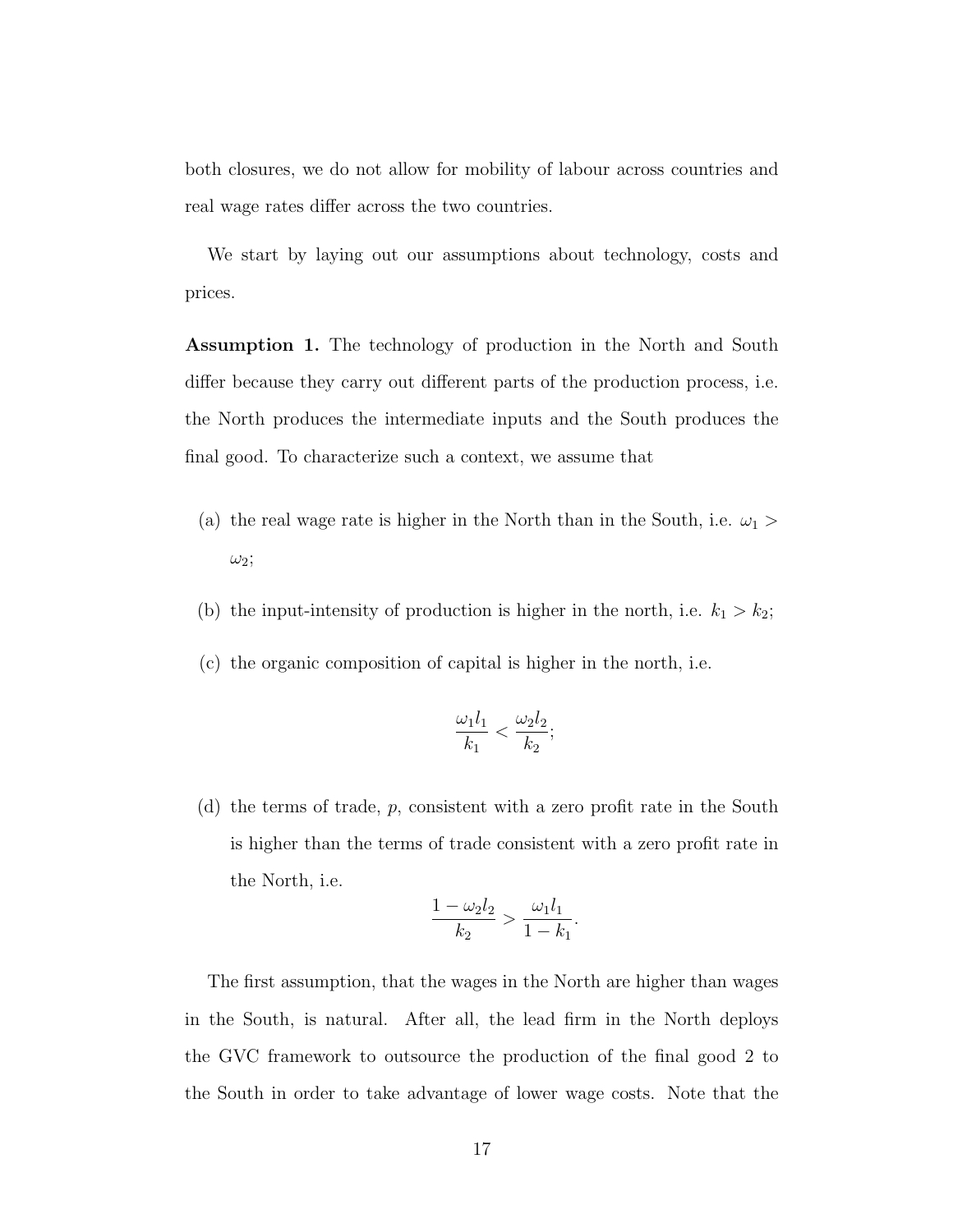choice of technique problem pertains solely to the lead firm outsourcing part of the production process within GVC contractual arrangements which tie the supplier firms in the south into producing the final good using imported intermediates.

The second and third assumptions relate to the technology of production. Superior technology is used by the lead firm in the North, which translates into a higher input-intensity of production, i.e.  $k_1 > k_2$ . The use of superior technology also implies that the share of wage cost in total cost of production is lower in the North than in the South. This is because the superior technology, which is used in the North, is more capital-intensive. A lower share of wage cost in the North, than in the South, means that,

$$
\frac{w_1l_1}{w_1l_1 + p_1k_1} < \frac{w_2l_2}{w_2l_2 + p_1k_2},
$$

which then leads to the expression in Assumption [1](#page-17-0)  $(c)$ . Thus the pattern of specialization where the low-wage South produces the labor-intensive final good results in the unit wage cost to unit intermediate costs, or alternatively, the share of labor costs in unit costs in the South being higher relative to the North.

The final assumption relates to the terms of trade and we will explain this in section [4.3](#page-22-0) and use it in the discussion in section [5.](#page-24-0)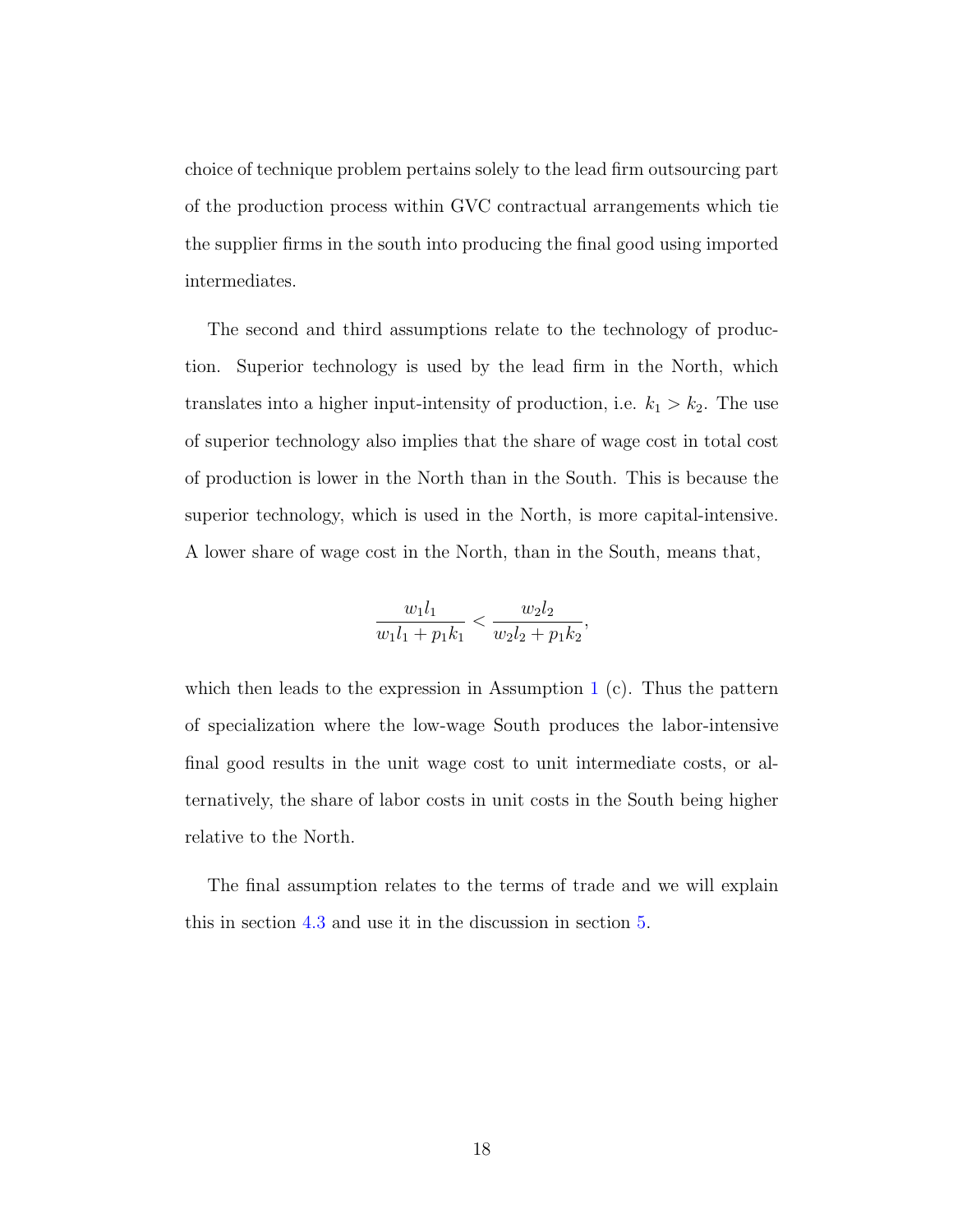### <span id="page-19-0"></span>4 Market Power of North

This closure reflects the control that the corporate headquarters in the North have in setting the terms within value chains. Hence, market power of Northern firms can set the terms of trade at a level of their choosing:  $\bar{p}$ . The production/ assembly of the final good can be moved to another location if the terms are not favorable in any given country, compelling the Southern firms to accept the terms of trade imposed by the Northern firm or be pushed out of the market. Note that the extreme competition between supplier firms is made possible by the existence of large reserves of surplus labour in Southern economies. Thus, for given level of wage rates, the rate of profit in the South will adjust to maintain the competitive price for good 2 and access the market in North through the value chain. We capture the market power of the Northern firm directly by its ability to set the terms of trade,

$$
p = \bar{p}.\tag{12}
$$

<span id="page-19-1"></span>The model with the market power closure has four endogenous variables,  $p, r_1, r_2, x$  and four equations, [\(9\)](#page-15-0), [\(10\)](#page-15-1), [\(11\)](#page-15-2), and [\(12\)](#page-19-1). Using this model, we would like to investigate two sets of questions. First, since the terms of trade is set by Northern firms, we are left with three endogenous variables that change with parameters of the model,  $x, r_1$  and  $r_2$ . We are interested in understanding how changes in the different parameters affect these endogenous variables. The second question we would like to investigate relates to the terms of trade fixed by Northern firms. Are there bounds within which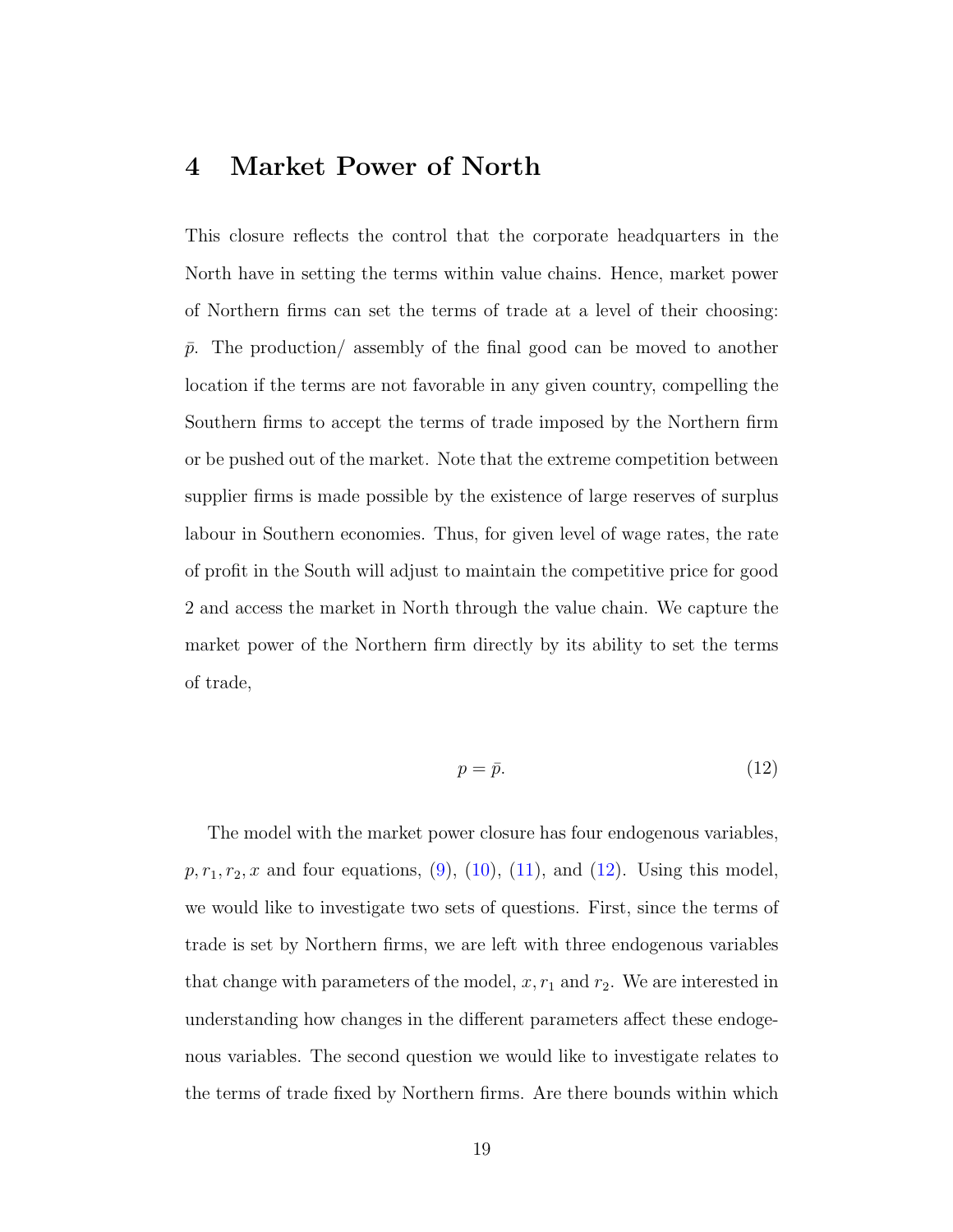the terms of trade that will be chosen by Northern firms will lie? Is it in the interest of Northern firms to attain a value of the terms of trade that is neither too low nor too high?

#### 4.1 Output Ratio

A little algebraic manipulation shows that the output ratio is given by

$$
x = \frac{\omega_1 l_1(\omega_2 l_2 + \bar{p} k_2)}{k_2(\omega_1 l_1 + \bar{p} k_1)} = \frac{(\omega_2 l_2 / k_2) + \bar{p}}{1 + (\bar{p} k_1 / \omega_1 l_1)}
$$

which shows that  $\partial x/\partial \omega_i > 0$ ,  $\partial x/\partial l_i > 0$ , and  $\partial x/\partial k_i < 0$ .

An increase in wages, in both the North and the South, leads to an increase in the relative output (and hence employment) in the South. Rising wages increases the demand for the output of the South. However, given the fixed price  $\bar{p}$ , the increase in wages would squeeze the profits of the Southern capitalist. The output ratio x also increases with a rise in the labor input needed for one unit of output in either country. An increase in labor productivity, would therefore decrease output in the South relative to the North, reflecting a decline in labor employment and a corresponding decline in the demand for the consumption good.

Interestingly, the impact of the Northern firms' market power has an ambiguous effect on relative output:

$$
\partial x/\partial \bar{p} \geq 0
$$
 if  $(\omega_1 l_1/k_1) \geq (\omega_2 l_2/k_2)$ 

This implies that the South will lose in terms of relative output from an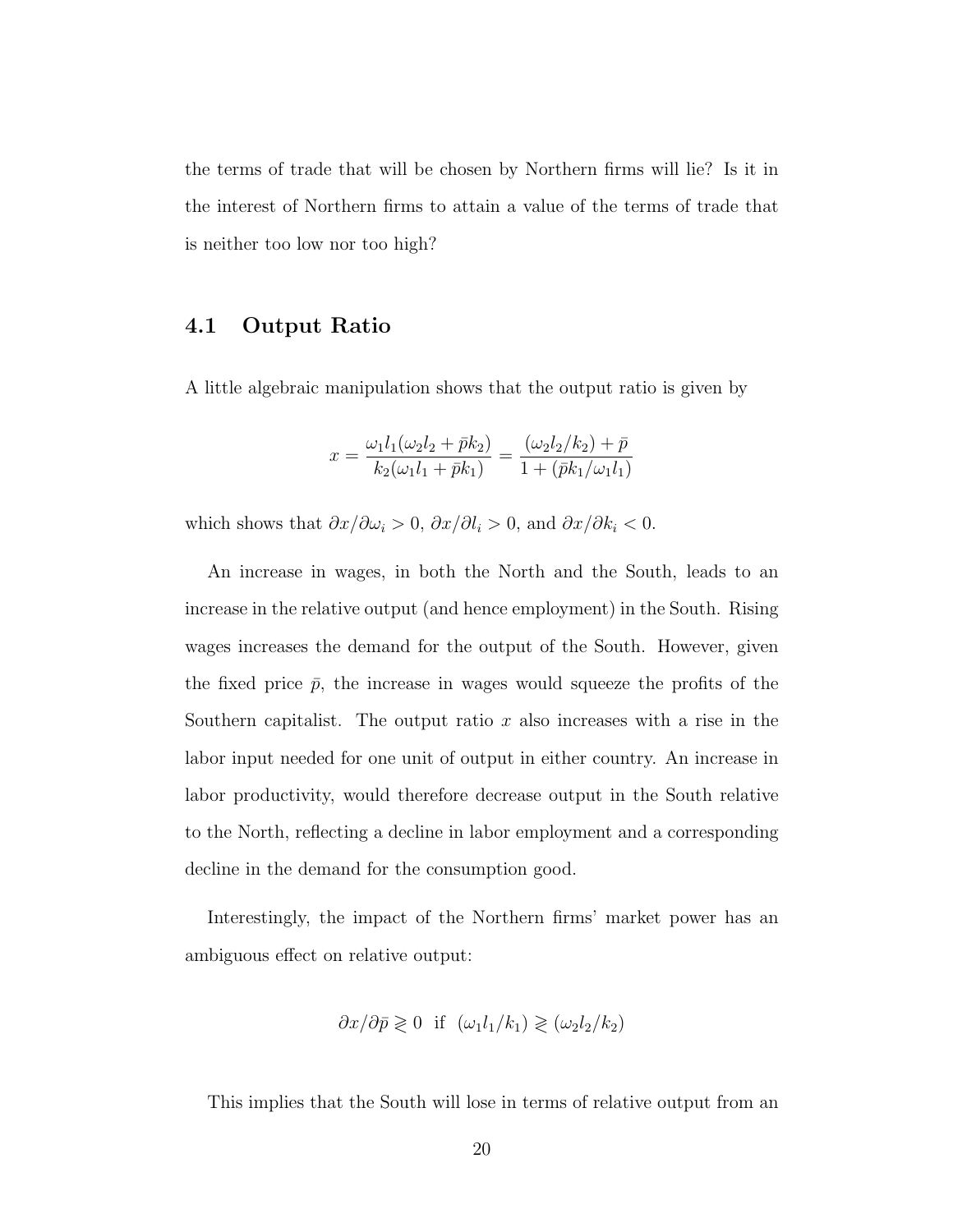increase in  $\bar{p}$  when  $(\omega_1 l_1/k_1) < (\omega_2 l_2/k_2)$ , i.e. when the ratio of spending on wages to that on the intermediate good is higher in the South than in the North. But the in Assumption [1](#page-17-0) (c) ensures that this condition holds. Thus, the pattern of specialization that emerges within the GVC framework leads to a disadvantageous position for Southern firms in terms of volume of output. As the market power of Northern firms increase and they raise the terms of trade, Southern firms will lose because output will fall. The intuition for this result is straightforward. When the terms of trade rise, the wage good becomes less expensive in relative terms. Hence, trade can be balanced by a lower import by the North of the Southern output (final goods). This implies a lower level of the output ratio,  $x$ .

#### 4.2 Profit Rates

From [\(9\)](#page-15-0), we know that

$$
r_2 = \frac{1}{\omega_2 l_2 + \bar{p} k_2} - 1.
$$

Hence,  $\partial r_2/\partial \omega_2 < 0$ ,  $\partial r_2/\partial l_2 < 0$ ,  $\partial r_2/\partial k_2 < 0$ , and  $\partial r_2/\partial \bar{p} < 0$ . Note that the real wage rate, labour productivity and the intermediate inputcoefficient in the North has no effect on the rate of profit in the South. The main channel through which trade impacts the rate of profit in the South is through the terms of trade. If Northern firms raise the terms of trade,  $\bar{p}$ , then the rate of profit in the South falls. If the southern producer responds to deteriorating terms of trade by squeezing wages, then relative output would be adversely affected.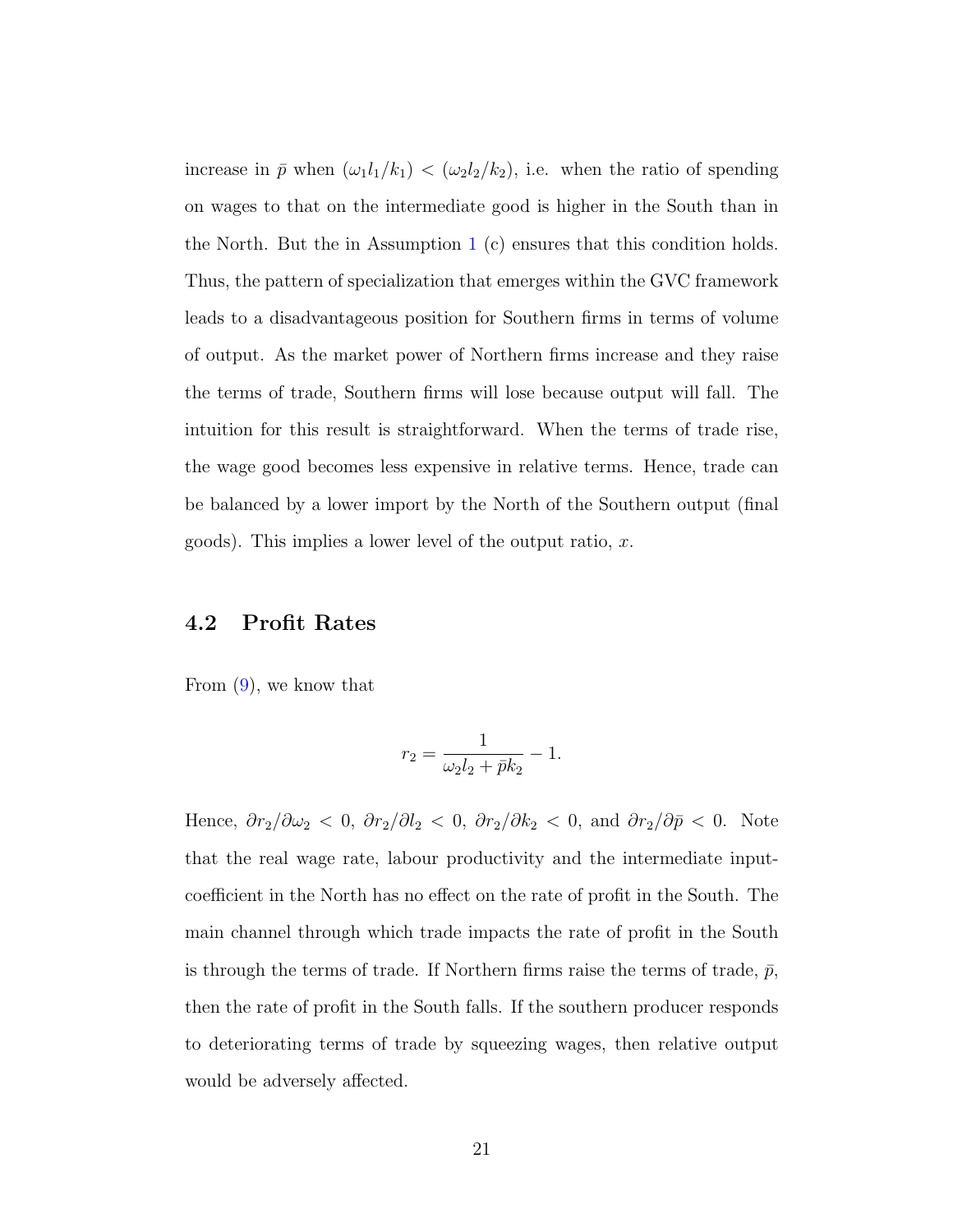Similarly, from [\(10\)](#page-15-1), we know that

$$
r_1=\frac{\bar{p}}{\omega_1l_1+\bar{p}k_1}-1.
$$

Hence,  $\partial r_1/\partial \omega_1$  < 0,  $\partial r_1/\partial l_1$  < 0,  $\partial r_1/\partial k_1$  < 0, and  $\partial r_1/\partial \bar{p}$  > 0.<sup>[2](#page-1-0)</sup> Just as in the case of the South, the real wage rate, labour productivity and intermediate-input coefficient of the South has no effect on the rate of profit in the North. The terms of trade has the expected effect: If Northern firms raise the terms of trade,  $\bar{p}$ , then the rate of profit in the North rises.

#### <span id="page-22-0"></span>4.3 Terms of Trade

Given that Northern firms have the market power to set the terms of trade,  $p$ , between the intermediate and final good, it is natural to ask whether there are bounds that Northern firms would want the terms of trade to lie within? In fact, there are two considerations that suggest that it is in the interest of Northern firms to neither choose a high nor a low terms of trade, but rather to ensure that it lies within a given interval. On the one hand, the terms of trade cannot be pushed up beyond a value that makes the rate of profit in the South zero. If the terms of trade is pushed higher than this level, then Southern firms will no longer participate in the GVC arrangement. This participation constraint gives us the upper bound for the terms of trade,  $p'$ . On the other hand, the terms of trade cannot be pushed down below the level that will make the rate of profit in the North lower than in the South. Being the dominant player in the GVC arrangement,

<sup>&</sup>lt;sup>2</sup>Note that  $\partial r_1/\partial \bar p >0$  because  $0 < k_1 < 1$ .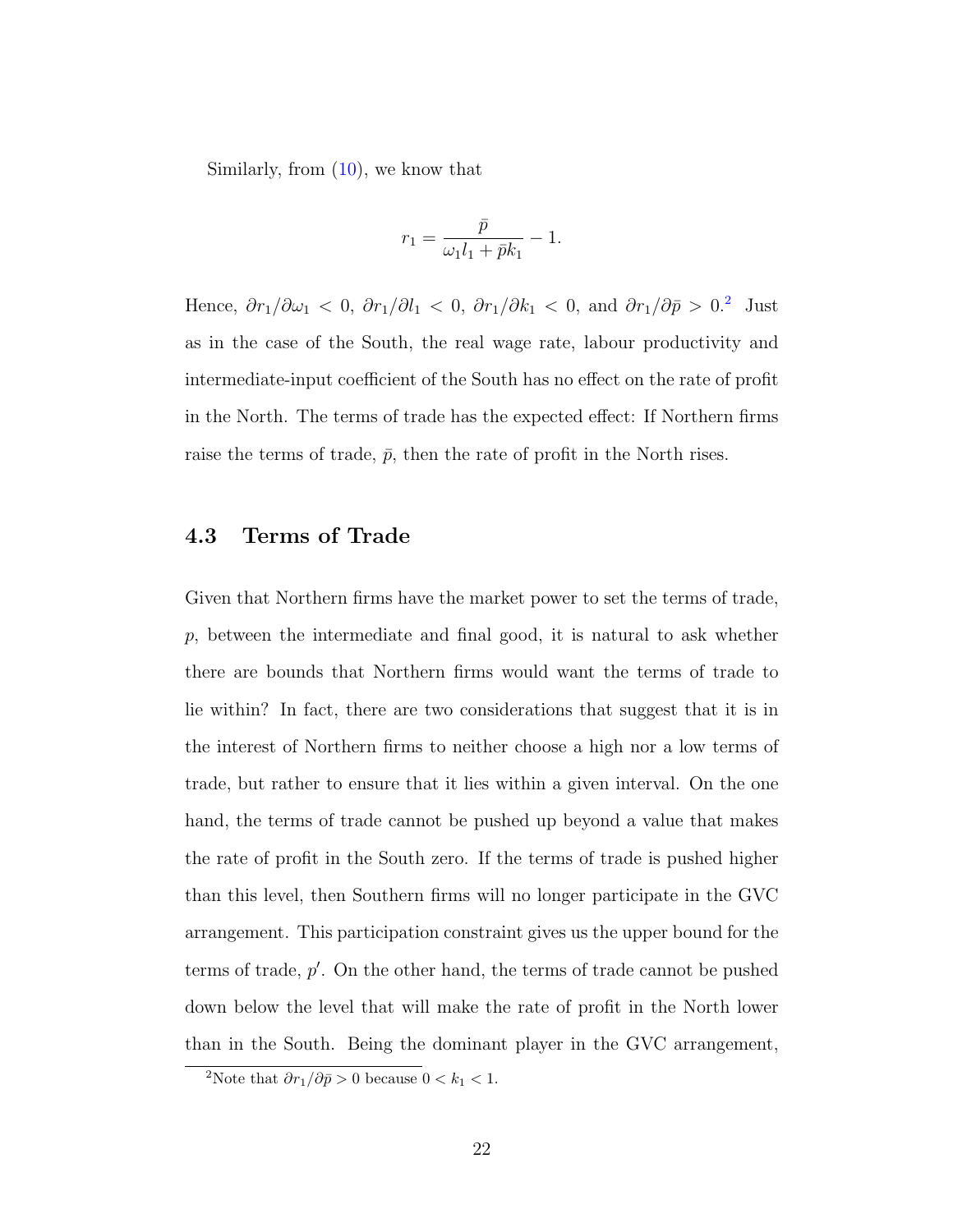Northern firms would never participate if their rate of profit fell below the profit rate of the junior partner, the Southern firm. This consideration provides the lower bound for the terms of trade,  $\tilde{p}$ .

<span id="page-23-0"></span>**Result 1.** Let  $\bar{p}$  be the terms of trade chosen by Northern firms. Given Assumption [1](#page-17-0) (d), we will have  $\tilde{p} \leq \bar{p} \leq p'$ , where

$$
p' = \frac{1 - \omega_2 l_2}{k_2}
$$

and

$$
\tilde{p} = \frac{k_1 - \omega_2 l_2}{2k_2} + \sqrt{\left(\frac{k_1 - \omega_2 l_2}{2k_2}\right)^2 + \frac{\omega_1 l_1}{k_2}}.
$$

The proof of this result is given in the appendix. To understand the intuition behind the condition that ensures the inequality, note that  $\tilde{p}$  corresponds to the positive terms of trade when  $r_2 = r_1$  (for details, see the appendix). We can now make sense of, and understand the role of, As-sumption [1](#page-17-0) (d). From [\(9\)](#page-15-0), we can see that  $\frac{1-\omega_2 l_2}{k_2}$  corresponds to the terms of trade when  $r_2 = 0$ . From [\(10\)](#page-15-1), we can see that  $\frac{\omega_1 l_1}{1 - k_1}$  corresponds to the terms of trade when  $r_1 = 0$  $r_1 = 0$  $r_1 = 0$ . Assumption 1 (d) states that the former is higher than the latter, i.e. the terms of trade corresponding to a zero profit rate in the South is higher than the terms of trade associated with a zero profit rate in the North. This assumption makes sense because the rate of profit in the North should be an increasing function of the terms of trade, which is just another way of saying that it is in the interest of Northern firms to have a relatively higher terms of trade,  $p = p_1/p_2$ , because Northern firms sell good 1. Hence, the magnitude of the terms of trade which would force Northern firms to quit the GVC arrangement - when  $r_1 = 0$  -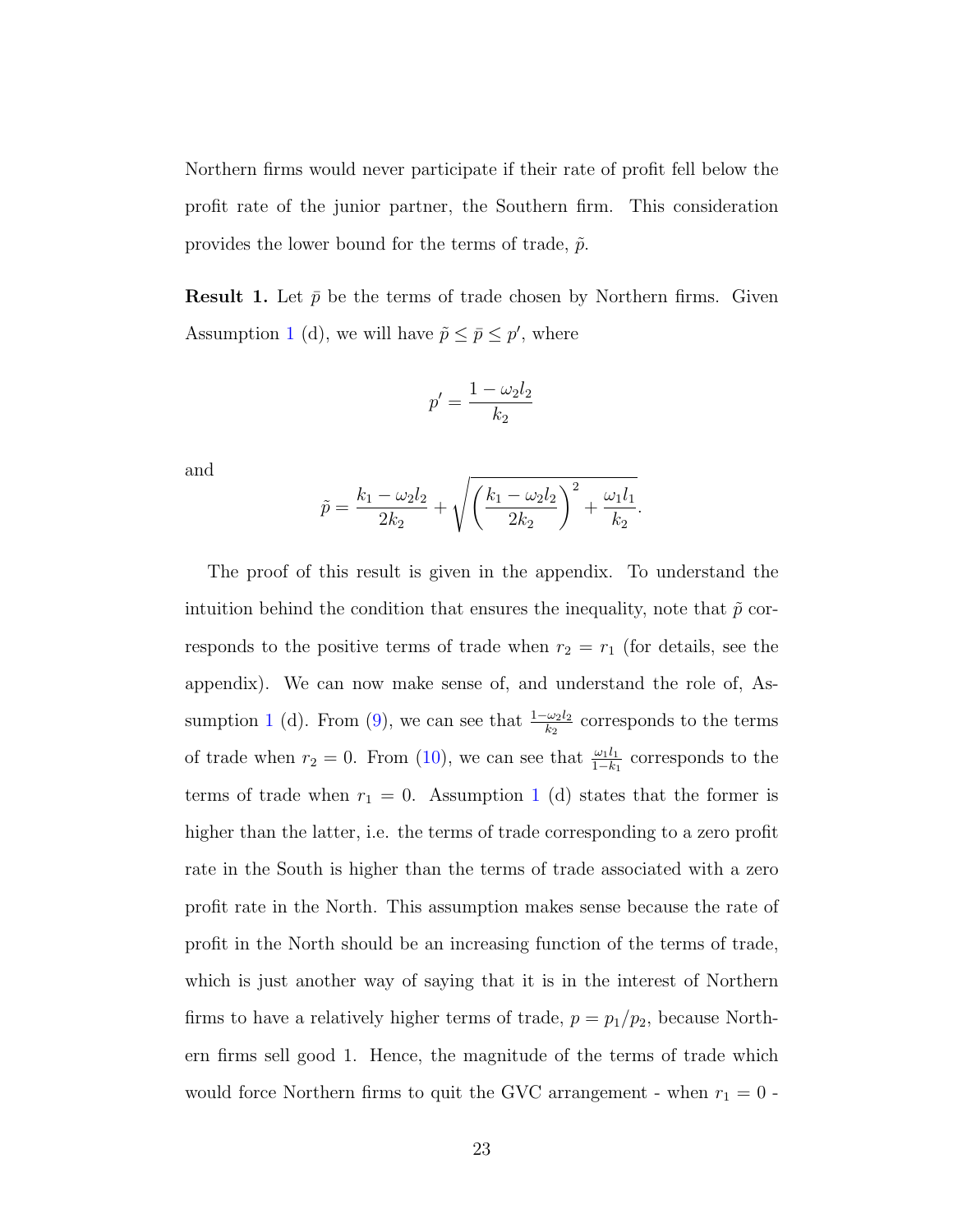would be lower than the magnitude of the terms of trade that would allow them to participate, while at the same time forcing Southern firms to quit - when  $r_2 = 0$ .

Result [1](#page-23-0) shows that  $\tilde{p} < p'$ , and that Northern firms will choose to set the terms of trade,  $\bar{p}$ , at a magnitude that lies in the closed interval  $[\tilde{p}, p']$ . If they push the terms of trade higher than  $p'$ , then firms from the South will no longer participate in the GVC arrangement (because their rate of profit would become negative). On the other hand, firms in the North would not allow the terms of trade to fall below  $\tilde{p}$  because that would make their rate of profit lower than what prevails in the South. The exact magnitude of the terms of trade will be determined, within this interval, by the relative bargaining power of the two regions and more specifically by the market power exercised by the North, but there are clear bounds to the movement of terms of trade.

# <span id="page-24-0"></span>5 Monopoly Power from Intangible Capital Ownership

Production organized through GVCs by lead firms give rise to a specific international division of labour. Lead firms in the North specialize in highskilled and capital-intensive parts of the production process and firms in the South are forced to specialize in low-skill intensive parts of the production. Part of the high-skilled and capital-intensive production process is geared towards the production of intangible capital, like brands, designs (which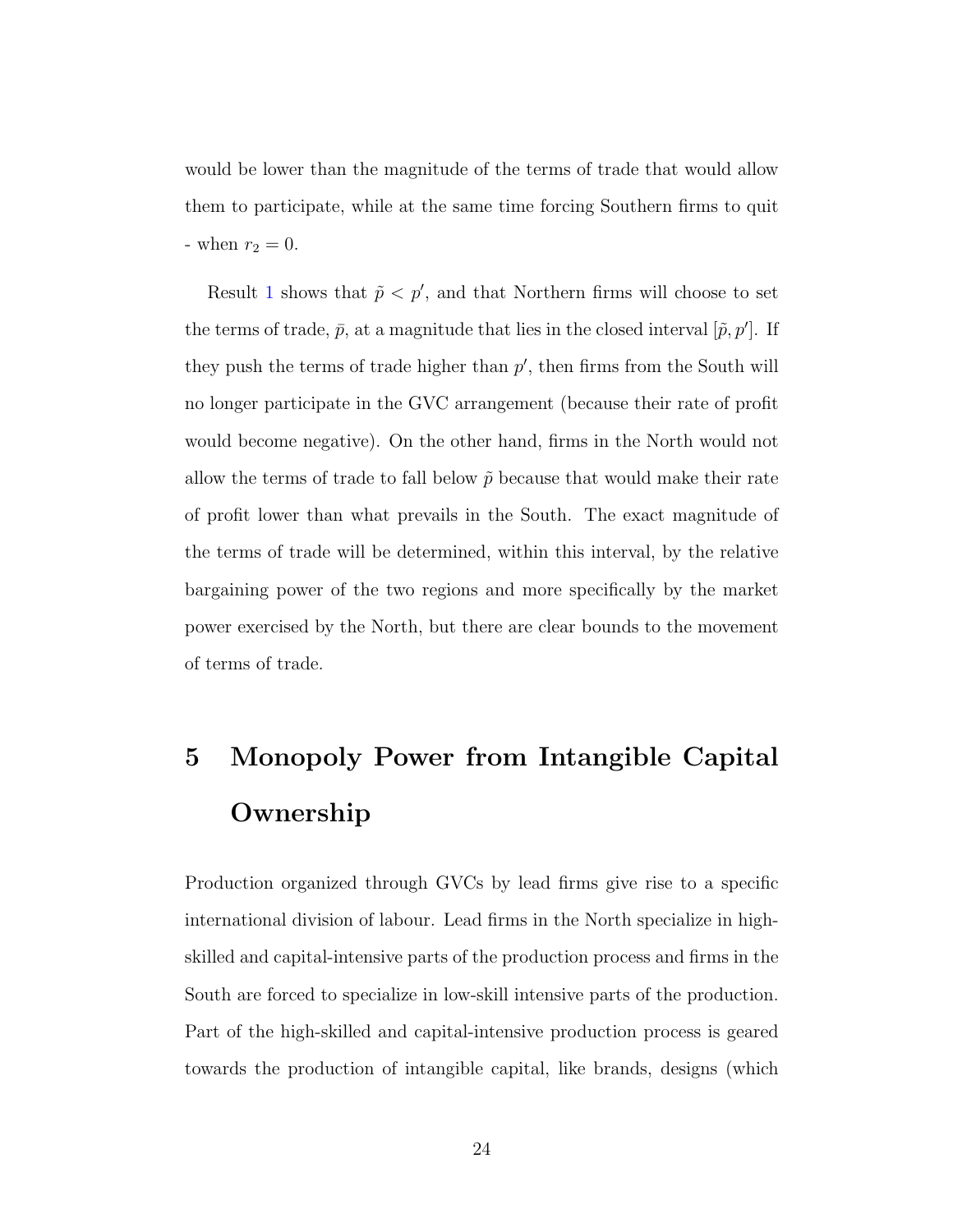can then be patented), and marketing networks. Since intangible capital involve large fixed costs, they give rise to monopoly market structures. The ownership and control of intangible capital therefore entails extraction of rent - which we capture in a second closure of the basic model. In this second closure of our model, the North does not exercise direct control over the price of the final good exported from the South, as we had posited in the first closure. Rather, the North exercises power through its dominant position in the value chain by capturing additional revenues/rents from the South, so that the returns earned by Northern firms (which includes profit and rent) is always higher than the returns earned by firms in the South.

The Southern countries depend on the North for access to this intangible capital. This access does not by itself expand productive capacity but it allows the South to use the brands, designs and marketing capacity of the North to initiate production of final goods through contractual relations with the Northern firms. These contractual relations allow the South to sell the final good assembled and produced by it (using the intangible capital and intermediate inputs from the North) in both the global (North) and domestic (South) market. In effect, therefore, the GVC has forged a global division of labor where the production of final goods for the global market has been relocated to the South, but is dependent on key intermediate inputs and access to intangible capital owned and controlled by the North.

We incorporate this revenue extraction, by postulating that the North is able to extract returns above the rate of profit earned by the Southern firm, or the general rate of profit. This positive premium is represented by  $\alpha$ , a parameter that represents a form of monopoly rent extracted from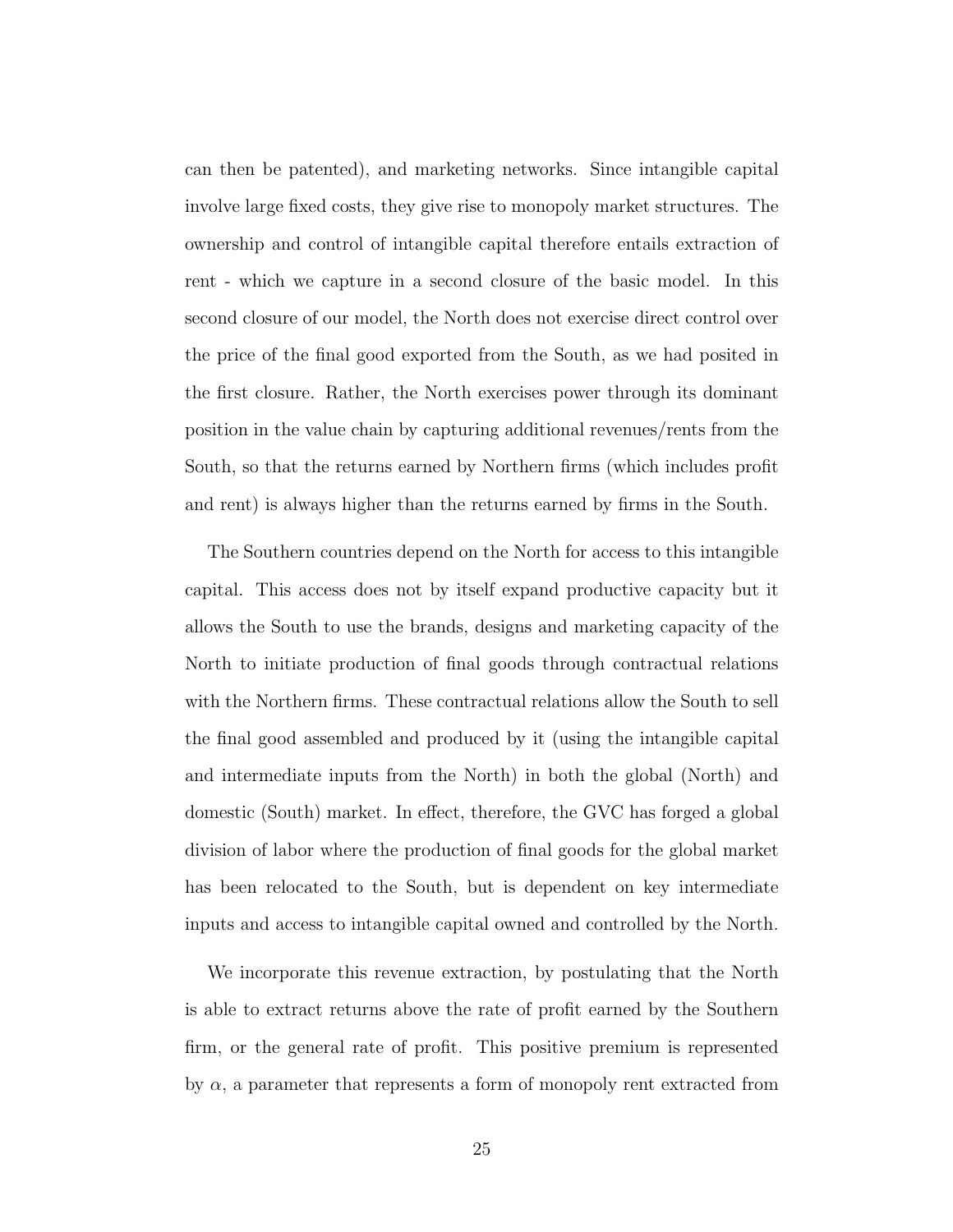the South by North. Thus the price charged for the intermediate input produced by the North is given by

$$
p_1 = (w_1l_1 + p_1k_1) + r(w_1l_1 + p_1k_1) + \alpha(w_1l_1 + p_1k_1),
$$

where the first component is the recovery of cost, the second is the profit earned, and the third is a quasi-rent earned because of ownership of intangible capital. Final goods produced in the South are exported to the North and directly sold in the South, and the price of the final good is determined as before,

$$
p_2 = (w_2l_2 + p_1k_2) + r(w_2l_2 + p_1k_2),
$$

where the first term is the recovery of cost and the second term is the profit income. It is important to note that the rate of return of firms in the South is r and the rate of return of the lead firm in the North is  $r + \alpha$ . Hence, as long as  $\alpha > 0$ , the lead firm is able to earn a higher rate of return than the junior partner in the GVC arrangement.

#### 5.1 Case 1: Rent is Not Invested

The first case we analayze is one where rents accruing to the North are not reinvested but instead used for unproductive expenditure (say non-tradable services). In this case the trade balance condition given in [\(7\)](#page-15-3) would remain unchanged. So in this case, we have three endogenous variables,  $r, p, x$ , and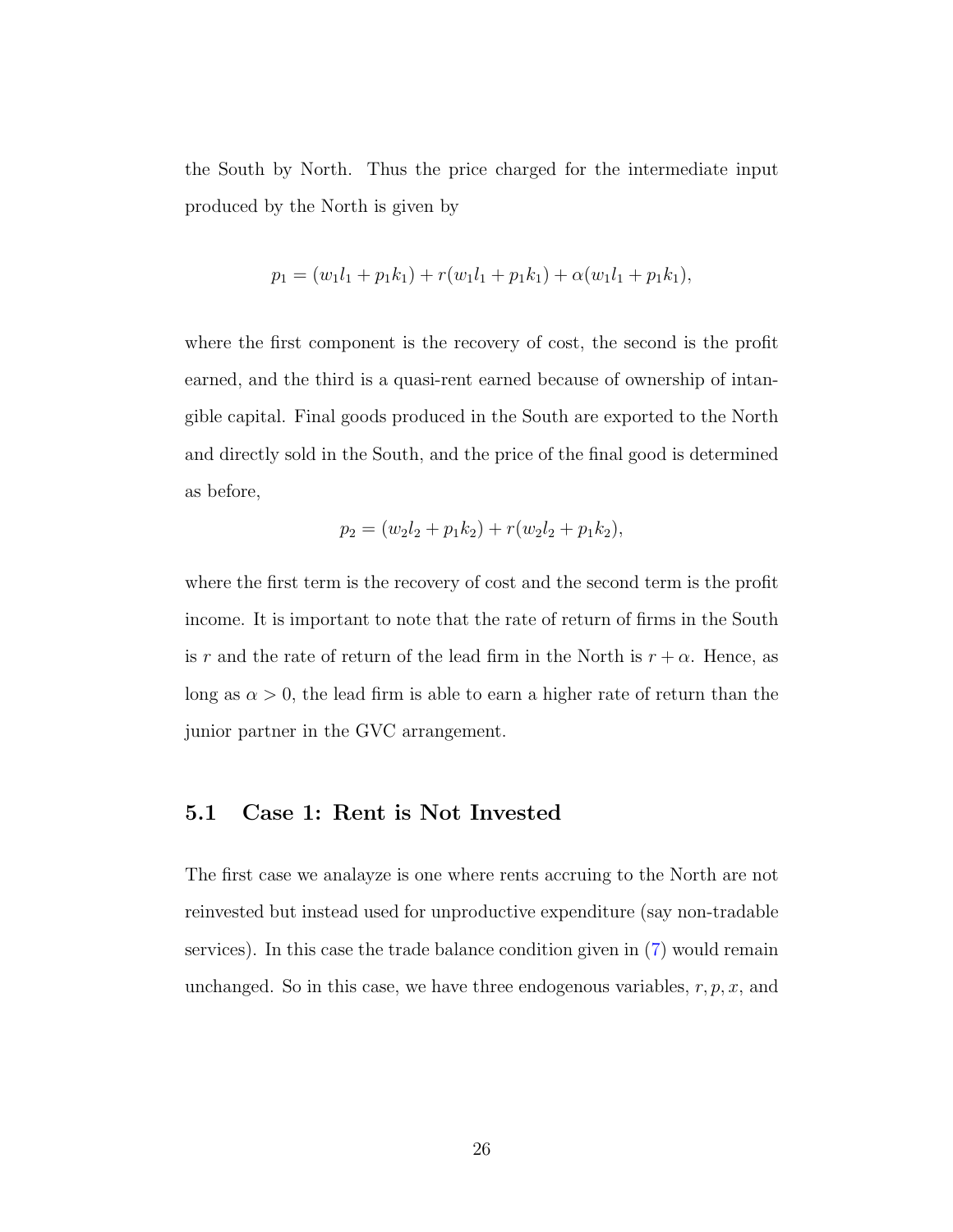the following three equations to capture the model:

<span id="page-27-1"></span><span id="page-27-0"></span>
$$
1 = (1+r)(\omega_2 l_2 + p k_2), \tag{13}
$$

$$
p = (1+r+\alpha)(\omega_1 l_1 + p k_1),\tag{14}
$$

$$
x = \frac{\omega_1 l_1}{p k_2}.\tag{15}
$$

<span id="page-27-2"></span>**Result 2.** If  $0 < \alpha < 1/k_1$ , the solution of the above system for positive terms of trade,  $p$ , is given by,

$$
p = \frac{(k_1 + \alpha \omega_1 l_1 k_2) - \omega_2 l_2 (1 - \alpha k_1)}{2k_2 (1 - \alpha k_1)} + \sqrt{\left\{ \frac{(k_1 + \alpha \omega_1 l_1 k_2) - \omega_2 l_2 (1 - \alpha k_1)}{2k_2 (1 - \alpha k_1)} \right\}^2 + \frac{(1 + \alpha \omega_2 l_2) \omega_1 l_1}{k_2 (1 - \alpha k_1)}}.
$$

The proof follows easily by using the two price equations, [\(13\)](#page-27-0) and [\(14\)](#page-27-1), to eliminate the rate of profit, r, convert then into a quadratic equation in  $p$ , and then solving for the positive real root of the quadratic. It is important to note that this solution is valid only under the assumption on  $\alpha$ , i.e. the monopoly power (arising out of ownership of intangible capital) must be bounded above by  $1/k_1$  for a meaningful solution to the terms of trade to be ensured. Too much monopoly power will mean there is no GVC trade.

Thus,  $\partial p/\partial \alpha > 0$ <sup>[3](#page-1-0)</sup> Along expected lines, an increase in the ability of the North to extract quasi-rents exerts an upward pressure on the terms of trade, p. Further  $\partial p/\partial \omega_1 > 0$ ,  $\partial p/\partial l_1 > 0$  and  $\partial p/\partial k_1 > 0$ . Thus, an increase in the real wage rate, a fall in labour productivity and an increase

<sup>&</sup>lt;sup>3</sup>To see this easily note that in the expression for  $p$ ,  $\alpha$  occurs on the numerator with positive and in the denominator with negative signs.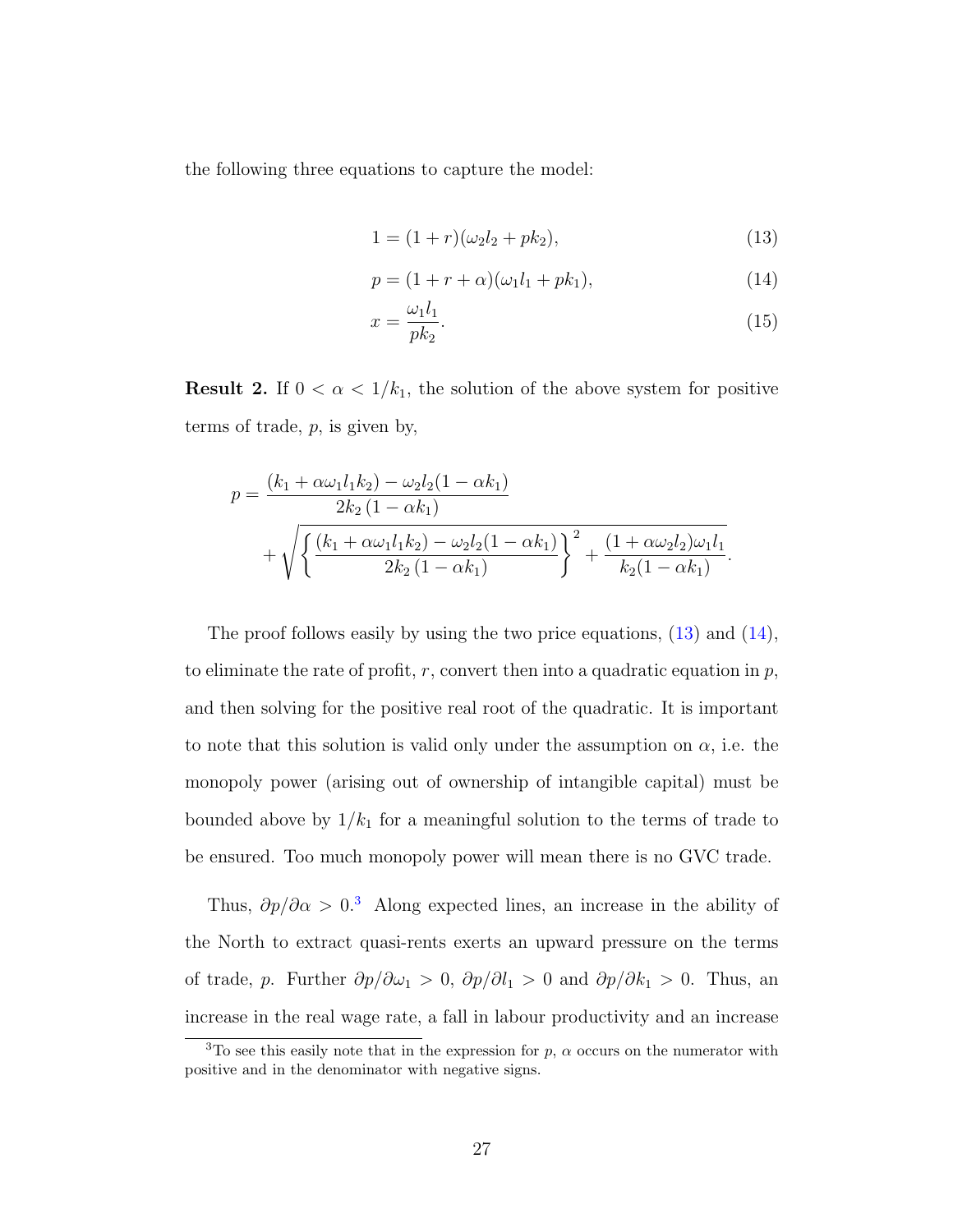in the intermediate input coefficient in the North all put an upward pressure on the terms of trade. Interestingly, the analogous changes in the South have ambiguous effects on the terms of trade, i.e. we cannot ascertain the signs of  $\partial p/\partial \omega_2$ ,  $\partial p/\partial l_2$  and  $\partial p/\partial k_2 < 0$  without further assumptions.

The extraction of monopoly quasi-rents by Northern firms creates a distinct output disadvantage for the firms in the South. To see this, note that  $\partial p/\partial \alpha > 0$  and under the assumption that rents are not reinvested, the trade balance condition is  $x = \omega_1 l_1 / p k_2$ . Hence, an increase in  $\alpha$  will reduce the relative output of the South, i.e.

$$
\frac{\partial x}{\partial \alpha} < 0. \tag{16}
$$

This means that an increase in the ability to extract monopoly quasi-rents by firms in the North decreases the output of the South relative to the North. Rents divert demand away from the consumption good produced by the South so that trade balance is re-established where the relative output of the South is lower than before the increase in monopoly rents by the lead firm in the North.

#### 5.2 Case 2: Rent is Invested

Now let us consider the case where the entire rents are reinvested. When the rents are also invested, then the price equations,  $(13)$  and  $(14)$ , remain unchanged. The trade balance condition changes due to the addition of the rent. This can be rearranged to give us the following expression for relative output,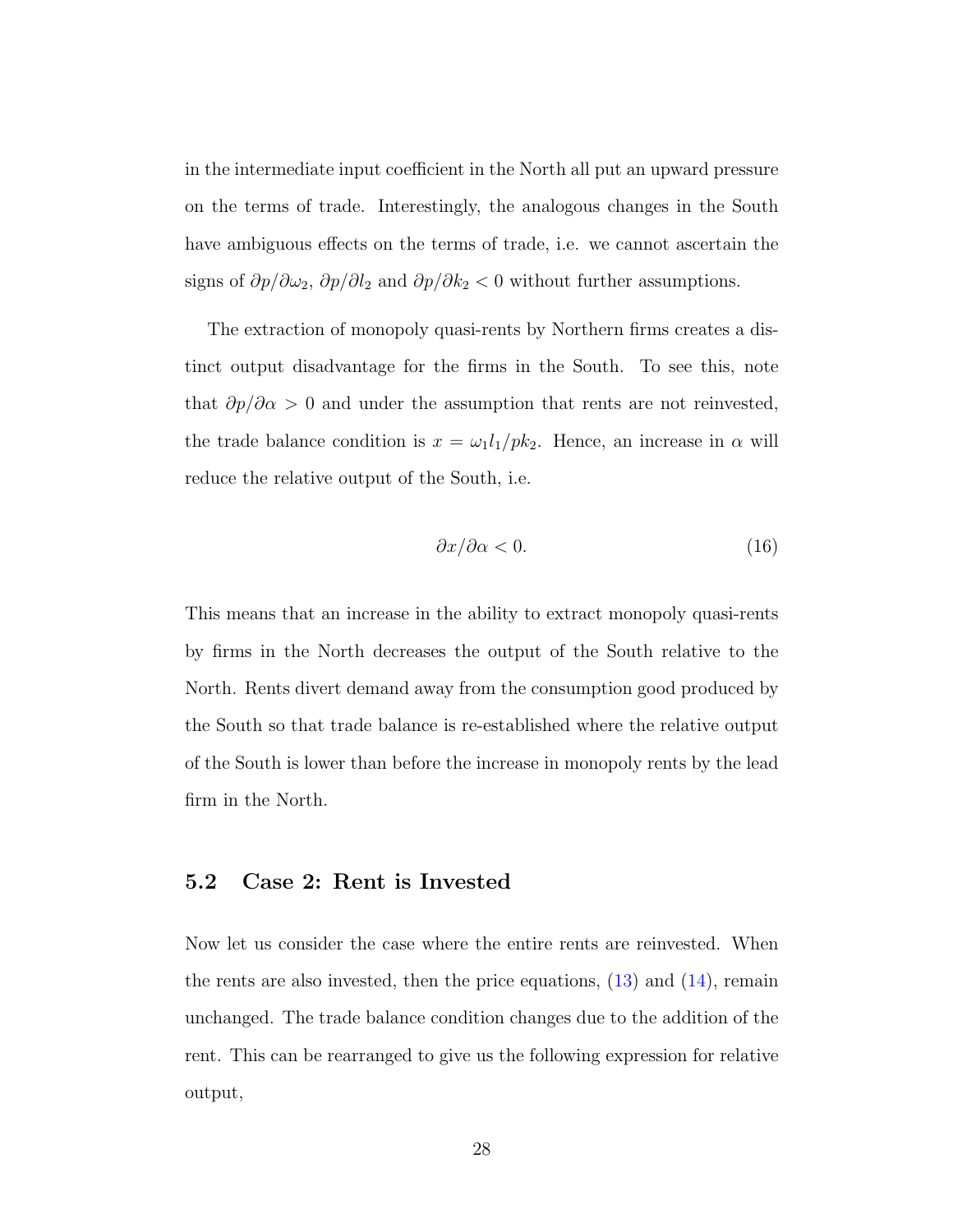$$
x = \frac{(1+r+\alpha)\omega_1 l_1}{(1+r)p k_2} = \frac{(\omega_2 l_2 + p k_2)\omega_1 l_1}{(\omega_1 l_1 + p k_1) k_2},
$$

so that

$$
\partial x/\partial \alpha = \frac{\omega_1 l_1}{k_2} \left[ \frac{(\omega_1 l_1 + pk_1)k_2 \partial p/\partial \alpha - (\omega_2 l_2 + pk_2)k1 \partial p/\partial/\alpha}{(\omega_1 l_1 + pk_1)^2} \right].
$$

In this case

$$
\partial x/\partial \alpha \geq 0
$$
 if  $\frac{\omega_1 l_1}{k_1} \geq \frac{\omega_2 l_2}{k_2}$ 

An increase in  $\alpha$  would lower relative output of the South if the ratio of the wage cost to the requirement of the intermediate input per unit of output in South is higher than in the North, i.e. if the organic composition of capital is higher in the North than in the South. This is precisely the condition underlying the pattern of specialization within the GVC framework as captured by Assumption [1](#page-17-0) (c). Note that, in the first closure of our model, this pattern of specialization also has the effect of squeezing relative output in the South when the terms of trade increases.

The rate of profit, r, and  $\alpha$ , the parameter capturing monopoly quasirents, are negatively related to each other. Since

$$
1 + r = \frac{1}{\omega_2 l_2 + p k_2}
$$

and  $\partial p/\partial \alpha > 0$ , we see that  $\partial r/\partial \alpha < 0$ . To see this more explicitly, note that  $1 + r$  can be derived from the two price equations as: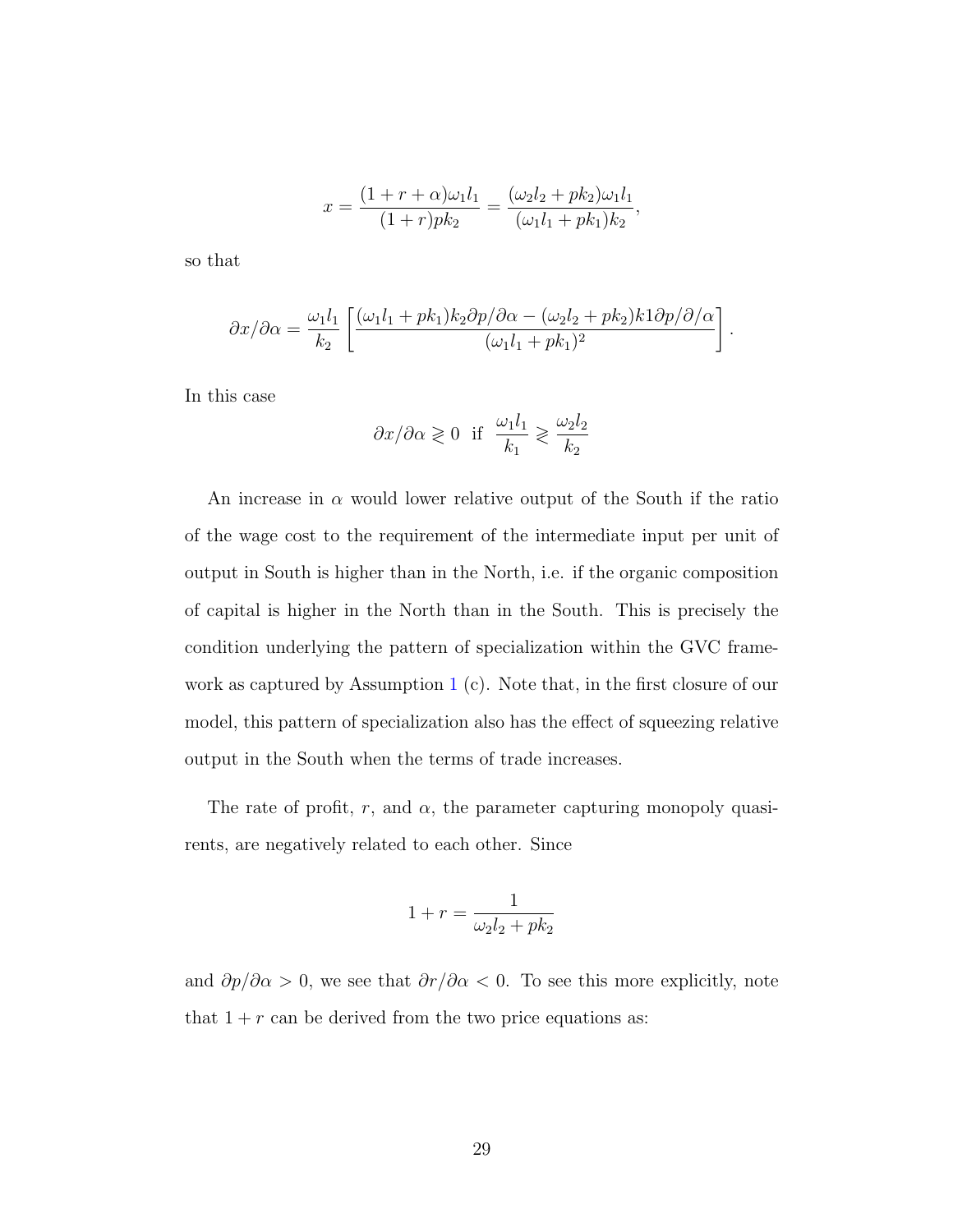$$
1 + r = -\frac{\alpha}{2} - \frac{\omega_2 l_2 + k_1}{2(k_2 \omega_1 l_1 - \omega_2 l_2 k_1)} + \sqrt{\left\{ \frac{-\alpha}{2} - \frac{\omega_2 l_2 + k_1}{2(k_2 \omega_1 l_1 - \omega_2 l_2 k_1)} \right\}^2 + \frac{1 - \alpha k_1}{(k_2 \omega_1 l_1 - \omega_2 l_2 k_1)}}.
$$

Thus,  $\partial r / \partial \alpha < 0$ <sup>[4](#page-1-0)</sup> Hence, when Northern firms increase the extraction of monopoly quasi-rents, by increasing  $\alpha$ , the general rate of profit falls. While they gain in terms of rent extraction, they lose in terms of profits earned. However, the lower general rate of profit also implies a redistribution from capitalists in the South to capitalists in the North through rent extraction. Hence, an increase in  $\alpha$  unambiguously hurts the material interests of Southern firms participation in GVC arrangements.

There is however, an upper bound to  $\alpha$  set by the condition that  $r = 0$ . Denoting this value of  $\alpha$  as  $\alpha'$ , we have,

$$
\frac{1 - \omega_2}{k_2} = \frac{(1 + \alpha')\omega_1 l_1}{1 - (1 + \alpha')k_1},
$$

which shows that

$$
\alpha' = \frac{(1 - k_1)(1 - \omega_2 l_2)}{\omega_1 l_1 k_2 + k_1 (1 - \omega_2 l_2)}.
$$
\n(17)

If  $\alpha$  is raised beyond this level, the rate of profit earned by firms in the South will become negative. Southern firms will not participate in GVC arrangements in such a situation. Hence, the monopoly parameter  $\alpha$  cannot be raised above this maximum level,  $\alpha'$ .

<sup>&</sup>lt;sup>4</sup>This can be easily inferred from the negative sign associated with each  $\alpha$  in the expression for  $1 + r$ .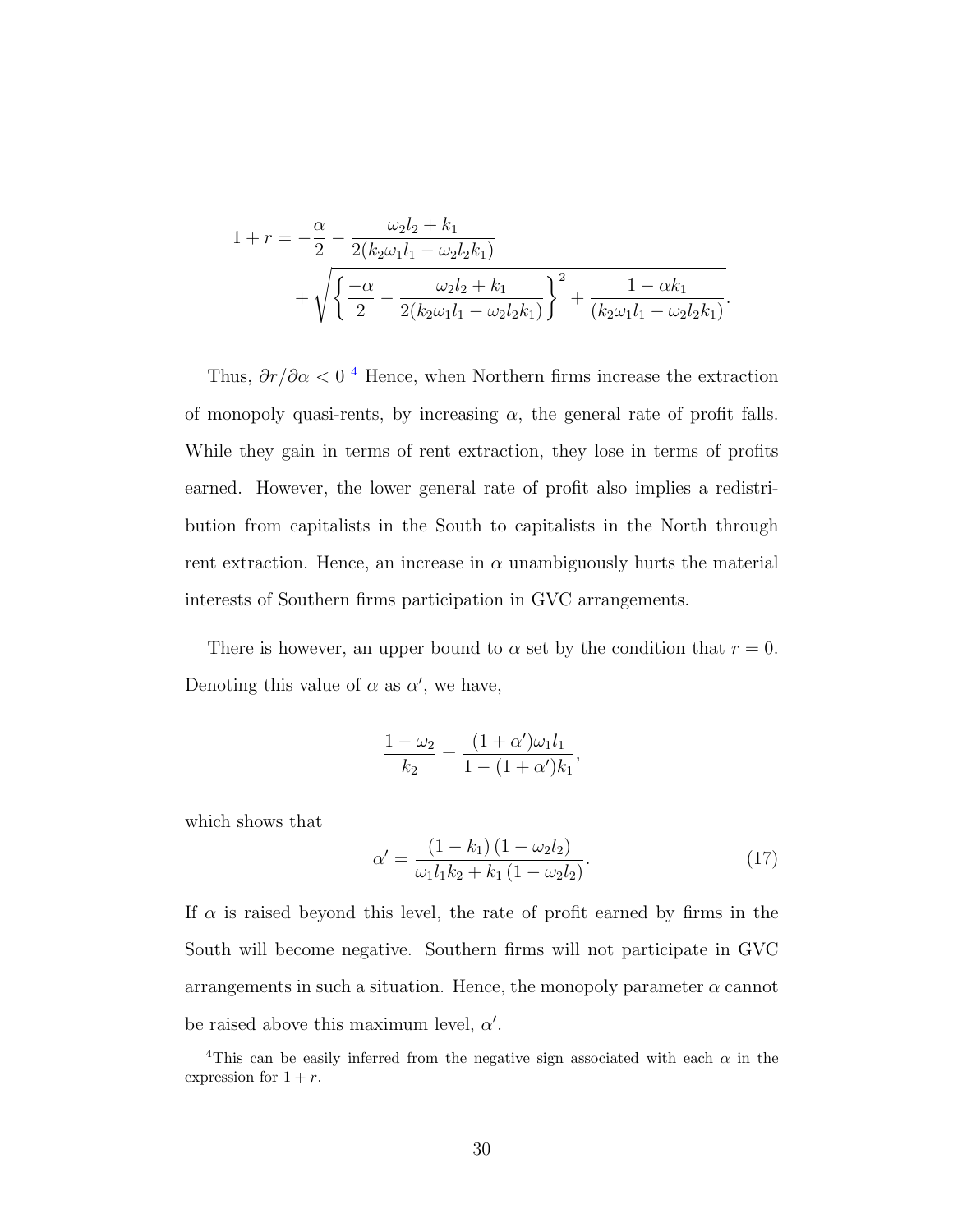It is easy to check that  $\alpha' < 1/k_1$ , the condition that underlies the derivation of the positive terms of trade in the closure with monopoly power deriving from intangibles (see Result [2\)](#page-27-2). To see this, note that because the wage share has to be less than unity, we have  $\omega_2 l_2 < 1.5$  $\omega_2 l_2 < 1.5$  Since  $k_1 > 0$ , we have,

$$
k_1(1+\alpha') = \frac{k_1(1-\omega_2l_2)}{\omega_1l_1k_2 + k_1(1-\omega_2l_2)} = 1 - \frac{\omega_1l_1k_2}{\omega_1l_1k_2 + k_1(1-\omega_2l_2)} < 1 + k_1.
$$

so that

$$
1+\alpha'<1+\frac{1}{k_1}.
$$

It is also interesting to note that

$$
\alpha' > 0
$$
 if and only if  $\frac{1 - \omega_2 l_2}{k_2} > \frac{\omega_1 l_1}{1 - k_1}$ ,

which is the assumption about terms of trade captured in Assumption [1](#page-17-0) (d) and underlies Result [1](#page-23-0) on the bounds of terms of trade in the case of the exercise of market power. Thus, as long as Assumption [1](#page-17-0) (d) holds and the monopoly power derived from the ownership of intangible capital is bounded above (by  $1/k_1$ ), Northern firms will exercise that monopoly power to ensure  $0 < \alpha < \alpha' < 1/k_1$ . This will provide incentives for Southern firms to participate in the GVC arrangement (because  $r$ , the rate of profit they earn, will be positive) and also maintain a higher rate of profit for the lead firm in the North (because  $\alpha > 0$ ).

<sup>&</sup>lt;sup>5</sup>Note that  $\omega_2$  is the real wage rate, and  $1/l_2$  is the labour productivity. Hence,  $\omega_2 l_2$ is the wage share.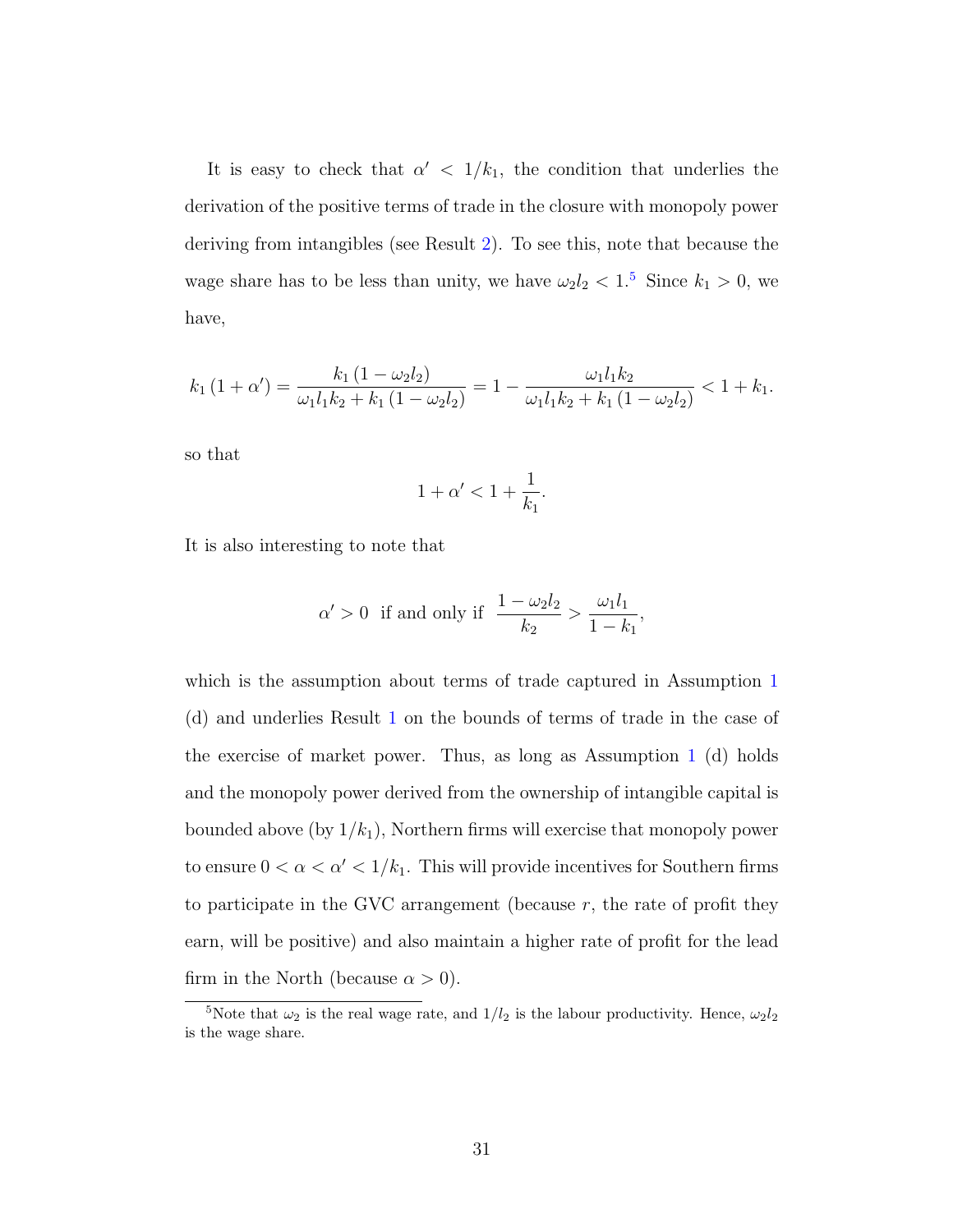## 6 Conclusion

A stylized model of unequal exchange within the GVC framework has been presented in this paper to clarify certain features of dependency that are embedded in the structure of GVC trade. Lead firms in the North initiate GVC production by shifting low-skilled, low-productivity parts of the production process to low-wage economies in the global South. In our model, we capture this by positing a pattern of specialization where the South produces final goods consumed by workers in the North and the South, using intermediate goods imported from the North. Under certain plausible conditions, this pattern of specialization results in a structure where increasing labor productivity in both the North and the South could depresses relative output and employment in the South. This suggests that workers in the South may not benefit from increasing labor productivity and technological upgradation.

The asymmetric power structure of the GVC further erodes the scope for expansion of relative output in the South. Since high capital-intensive and high skill-intensive parts of the production process are specialized by lead firms in the North, while low capital-intensive and low skill-intensive parts are outsourced to the firms in the South, the ratio of wage costs to the cost of intermediate goods (or the labor intensity of production) in the North is lower than that in the South. Under this condition both the exercise of market power by capitalist firms in the North to squeeze the terms of trade faced by capitalist firms in the South; and the exercise of monopoly power through its control of intangible assets to extract rents would result in a squeeze of the output of the South relative to that in the North. Hence,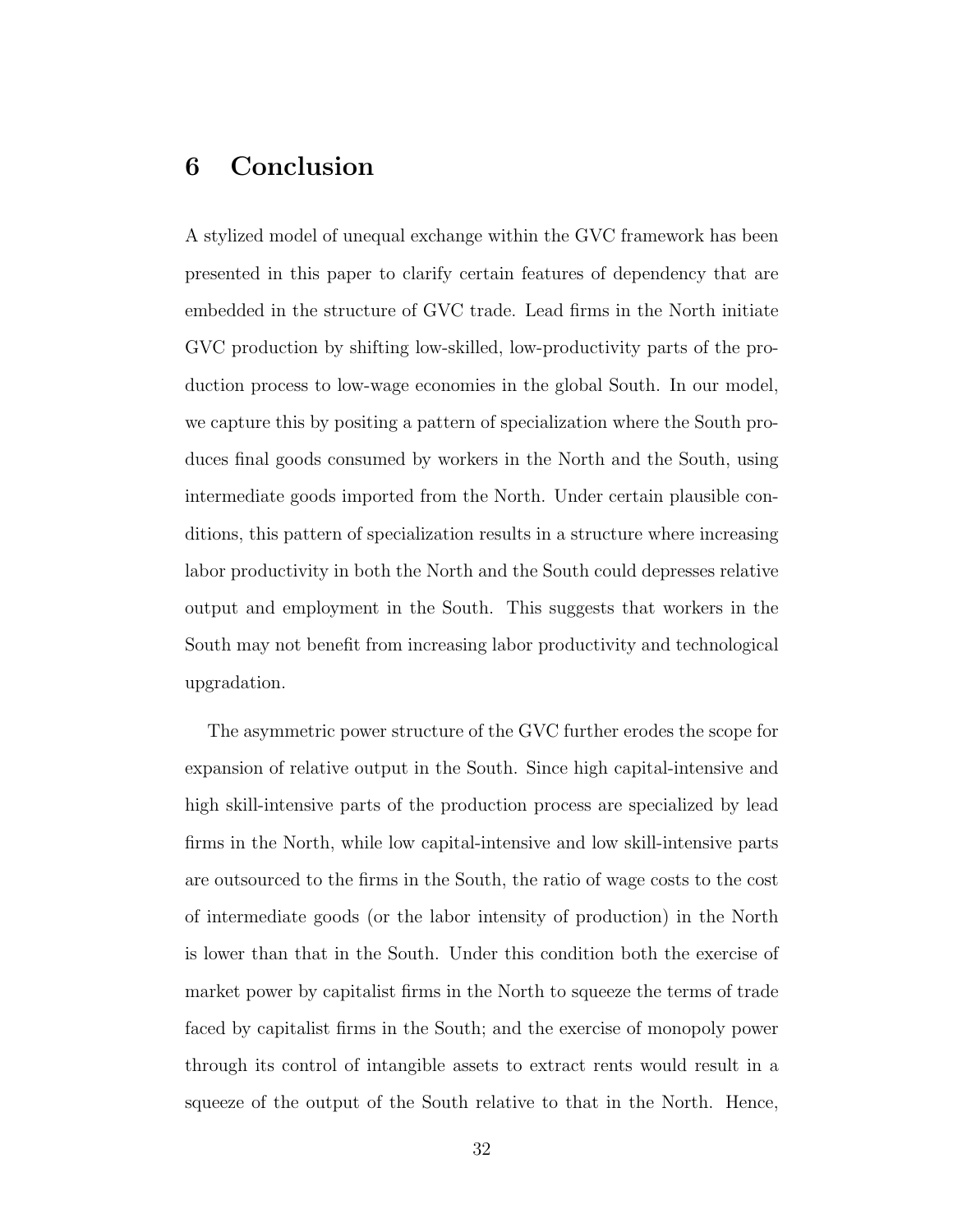it seems that both capitalist firms and workers in Southern countries face inherent disadvantages when the latter participates in GVCs.

Further, while the model of unequal exchange is meant to focus on North-South asymmetry within the GVC framework, it also highlights the contradiction between capitalists and workers as a whole. On the one hand, in order to preserve or increase profits in the face of a squeeze of the terms of trade, capitalists in the South would attempt to cut unit wage costs and thereby adversely affect workers in the South. On the other hand, if a change in the balance of bargaining power enables the South to push back against the deteriorating terms of trade, then firms in the North would respond by cutting wage costs - thereby harming the interests of workers in the North. Thus, the exercise of market power by the lead firm in the North does not negate the distributional conflict between capital and labour over wage and profit shares. Even in the case of the deployment of monopoly power by the North (arising from ownership of intangible capital), the trade-off between the rate of profit and rents suggests that the distributional conflict would continue to play a role in both the North and the South.

The lead firms in the North promote GVCs as a way of reducing costs by re-locating production to lower wage regions. The premise of GVC integration for the South is access to wider global markets. Export promotion enables the producers in the South to escape the limits of domestic market and constraints of low domestic wages and employment. Thus, conventional policy implications of GVC promotion generally focus on moving up the value added ladder and to developing supply linkages domestically (i.e.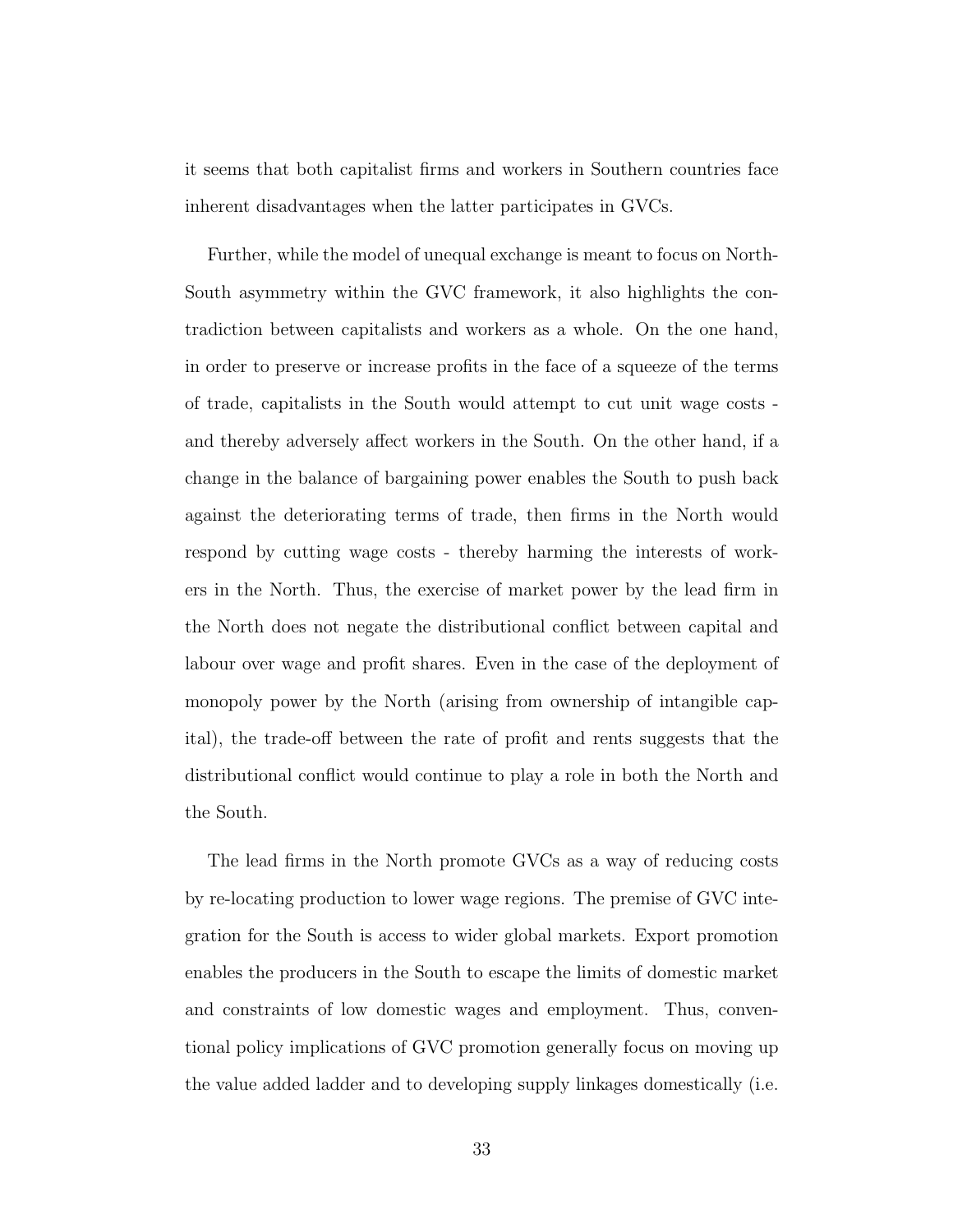reducing the import content of production).

However, the structure of GVC's tends to push producers in the South to lower value-added segments of the GVC. The model in this paper highlights the role of power asymmetries in this process. This includes market power arising from the capacity of lead firms to force suppliers in the South to compete among themselves by cutting unit wage costs, and monopoly power based on the ownership and control of critical intangible assets. These power asymmetries, which are pervasive in the contemporary global economy, suggest a cautious approach for countries in the South while deciding to jump on the GVC bandwagon.

A final point can be made to signal a fruitful direction for future research. In this paper, we have assumed that the good produced by the South is a final good, which is consumed by workers in both the North and the South. This assumption tethers the expansion of output in the South to its domestic market and to domestic employment. If in contrast, the product of the South was solely targeted at the market in the North, so that the South's output is not consumed domestically, production in the South would get delinked from its home market and depend on the growth of output and employment in the North as underscored by [\[Heintz \(2006\)\]](#page-38-7). The present model has also not taken into account capitalist spending on the consumer good produced in the South. Incorporating capitalist consumption in a situation where the South specializes in exporting a luxury good that targets the affluent capitalists of the North, would attenuate the structural dependence of relative output in the South on domestic employment, since it would no longer be consumed by domestic workers. To the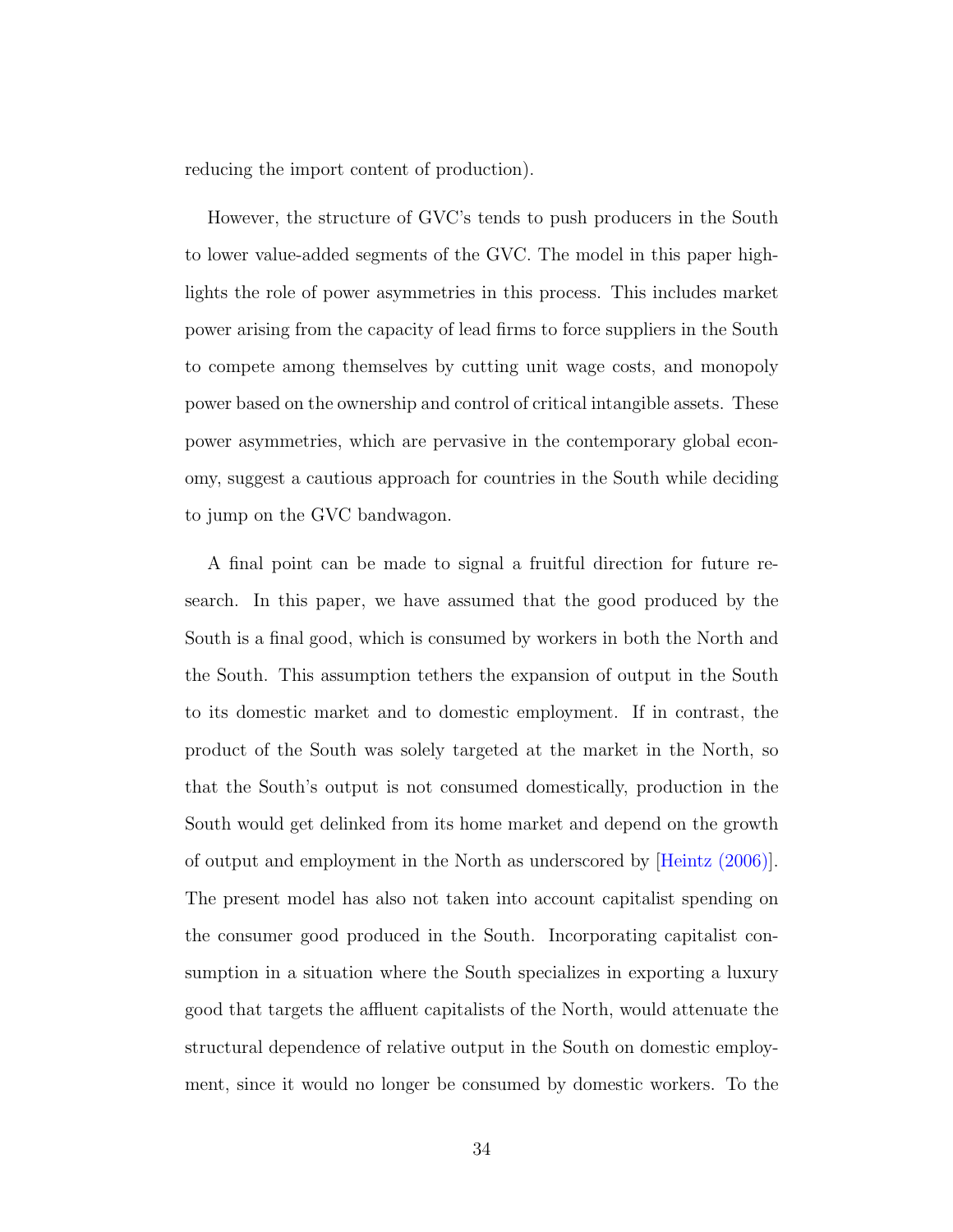extent that the market for the South's output is oriented disproportionately to exports, and to capitalist consumption in the north, relative output in the South would also be disassociated from the domestic market for mass consumer goods and therefore employment in the South.

This suggests that in order to harness integration within GVCs towards increasing output and employment in the South, the focus, paradoxically, has to turn towards developing the domestic market, through wage employment, rather than narrowly pursuing the export market in the North. The spillovers associated from GVCs would depend on the extent to which it is integrated with the domestic market and not just domestic suppliers. This might seem counter-intuitive, since GVCs have become pervasive as a vehicle for export-oriented production. If instead they served as means of coordination of production across borders - not solely to service markets in the North but more broadly in both the North and the South - they would offer more scope for the growth of relative output and employment in South. This however, means turning the premise of GVC integration and exportoriented production on its head. These implications are worth exploring in future research that incorporates inter-sectoral linkages within the North and the South (including with non-tradable sectors), and further specifies capitalist consumption and investment demand to address the demand side more explicitly.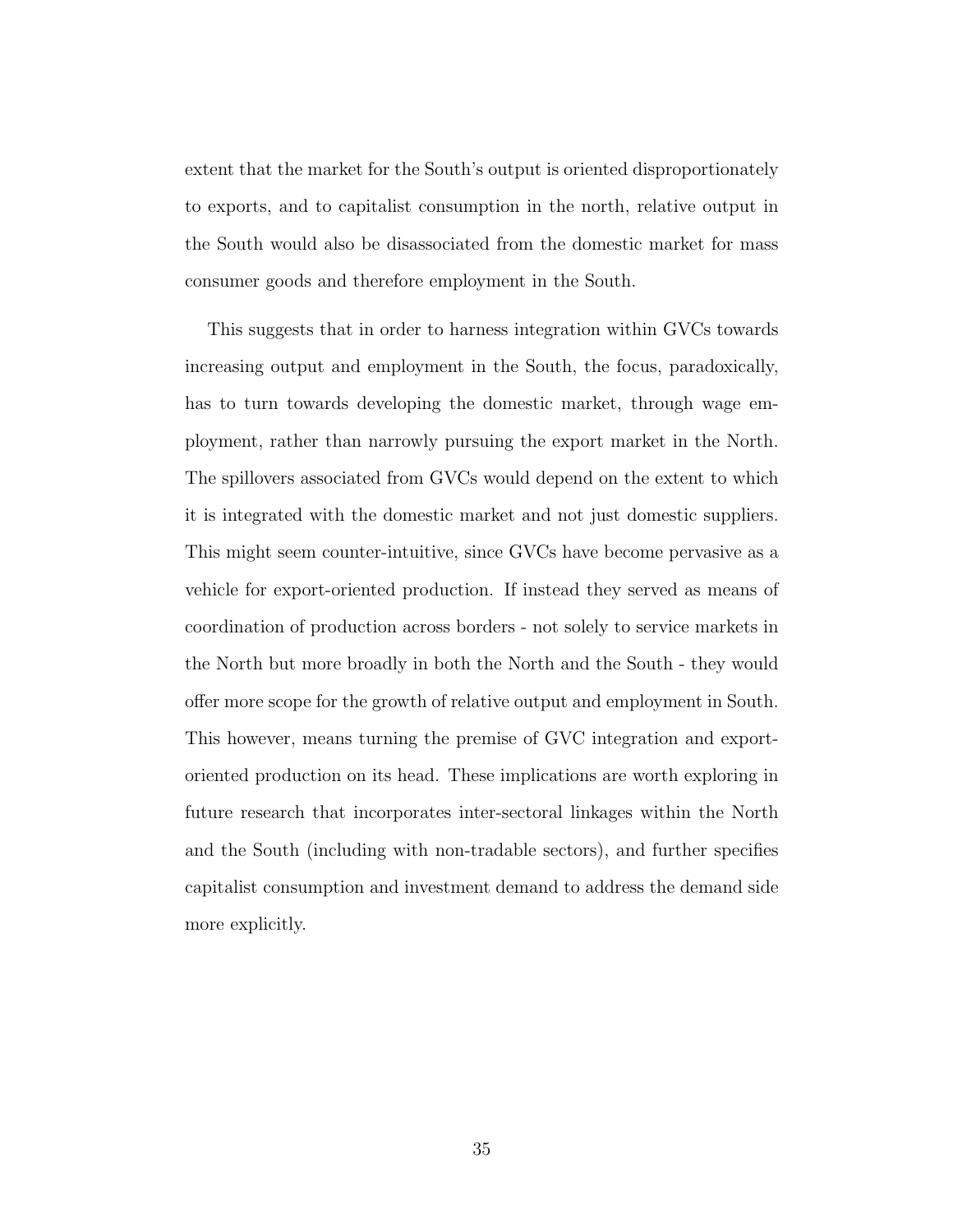## References

- <span id="page-36-5"></span>[Bacha (1978)] Bacha, E. (1978) An interpretation of unequal exchange from Prebisch-Singer to Emmanuel. Journal of Development Economics. 1978 5(4):319-330)
- <span id="page-36-1"></span>[Baldone et al (2007)] Baldone, s., Sdogati, F. and Tajoli, L. (2007), On Some Effects of International Fragmentation of Production on Comparative Advantages, Trade Flows and the Income of Countries, The World Economy, 30 (11): 1726-1769
- <span id="page-36-2"></span>[Baldwin (2016)] Baldwin, R., (2016) The Great Convergence: Information Technology and the new globalization Cambridge, MA: Harvard University Press.
- <span id="page-36-4"></span>[Caraballo and Jiang (2016)] Caraballo J.G & X. J iang (2016) Value-Added Erosion in Global Value Chains: An Empirical Assessment, Journal of Economic Issues, 50(1): 288-296
- <span id="page-36-0"></span>[Chakraborty (2012)] Chakraborty S. (2012) Is Export Expansion of Manufactured Goods an Escape Route from Terms of Trade Deterioration of Developing Countries? Journal of South Asian Development. 7(2):81- 108
- <span id="page-36-3"></span>[Chen et al (2018)] Chen, W., Los, B., & Timmer, M. P. (2018). Factor incomes in global value chains: The role of intangibles (Working Paper No. w25242). National Bureau of Economic Research.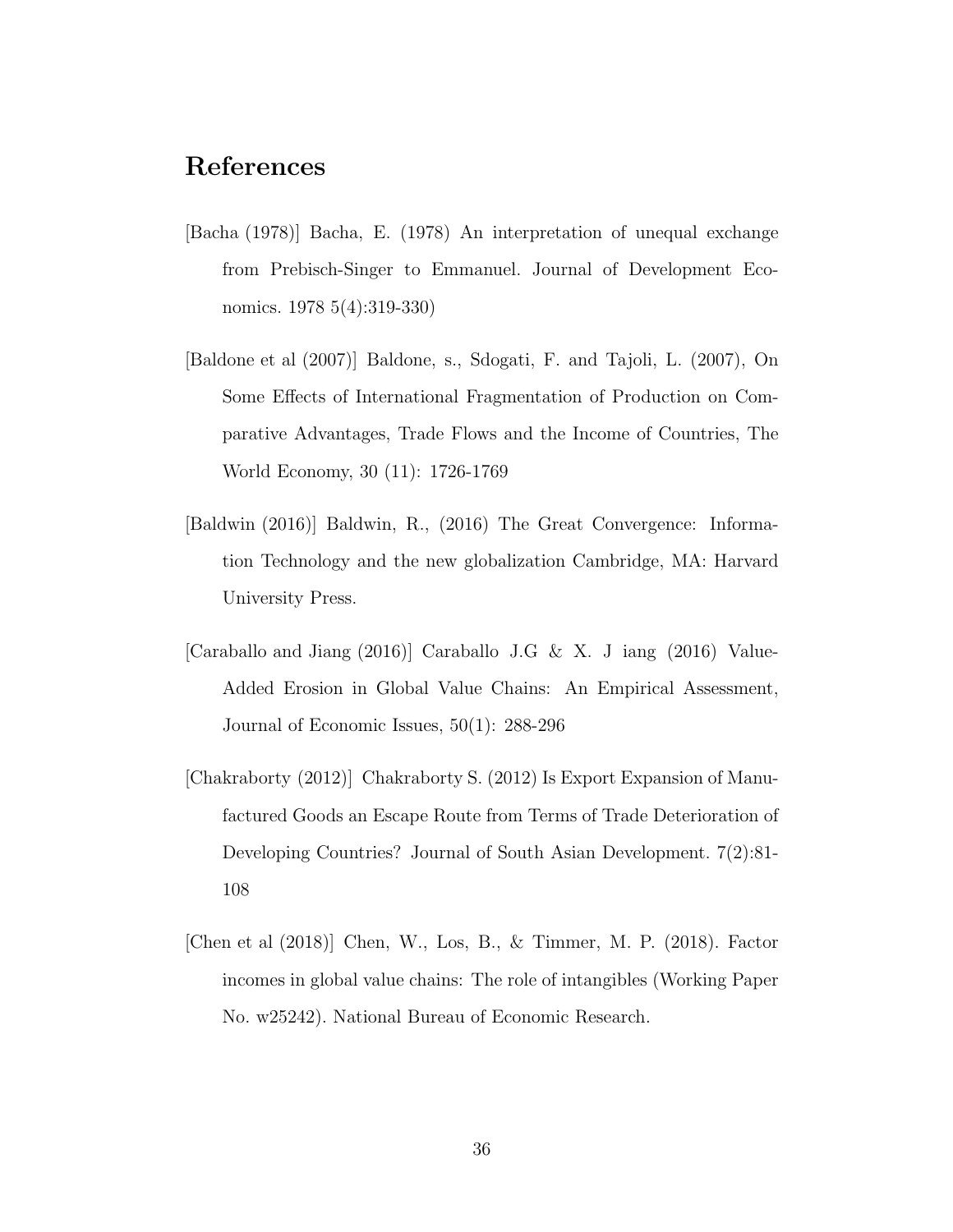- <span id="page-37-7"></span>[Darity and Davis (2005)] Darity, W. and Davis, L.S. (2005). Growth, Trade and Uneven Development., Cambridge Journal of Economics  $2(1): 141-170.$
- <span id="page-37-0"></span>[Dicken (2011)] Dicken, P. (2011) Global Shift: Mapping the Changing Contours of the World Economy, 6th edn, New York: Guilford.
- <span id="page-37-5"></span>[Durand and Milberg (2020)] Durand, C. and Milberg W. (2020) Intellectual monopoly in global value chains, Review of International Political Economy, 27:2, 404-429.
- <span id="page-37-6"></span>[Dutt] Dutt, A.K. (1989)Uneven development in alternative models of North-South trade. Eastern Economic Journal 15(2) 91-10.
- <span id="page-37-3"></span>[Emmanuel (1972)] Emmanuel, A., (1972), Unequal Exchange: a study of the imperialism of trade, New York and London: Monthly Review Press.
- <span id="page-37-4"></span>[Gereffi (2014)] Gereffi, G. (2014) Global value chains in a post-Washington Consensus world." Review of International Political Economy 21(1): 9- 37.
- <span id="page-37-1"></span>[Gereffi et al (2001)] Gereffi, G., Humphrey, J., Kaplinsky, R. and Sturgeon, T.J. (2001) Introduction: Globalisation, Value Chains and Development, IDS Bulletin 32,3.
- <span id="page-37-2"></span>[Gereffi and Korzeniewicz (1994)] Gereffi, G. and Korzeniewicz, M. (eds) (1994) Commodity Chains and Global Capital- ism, Westport, CT: Praeger.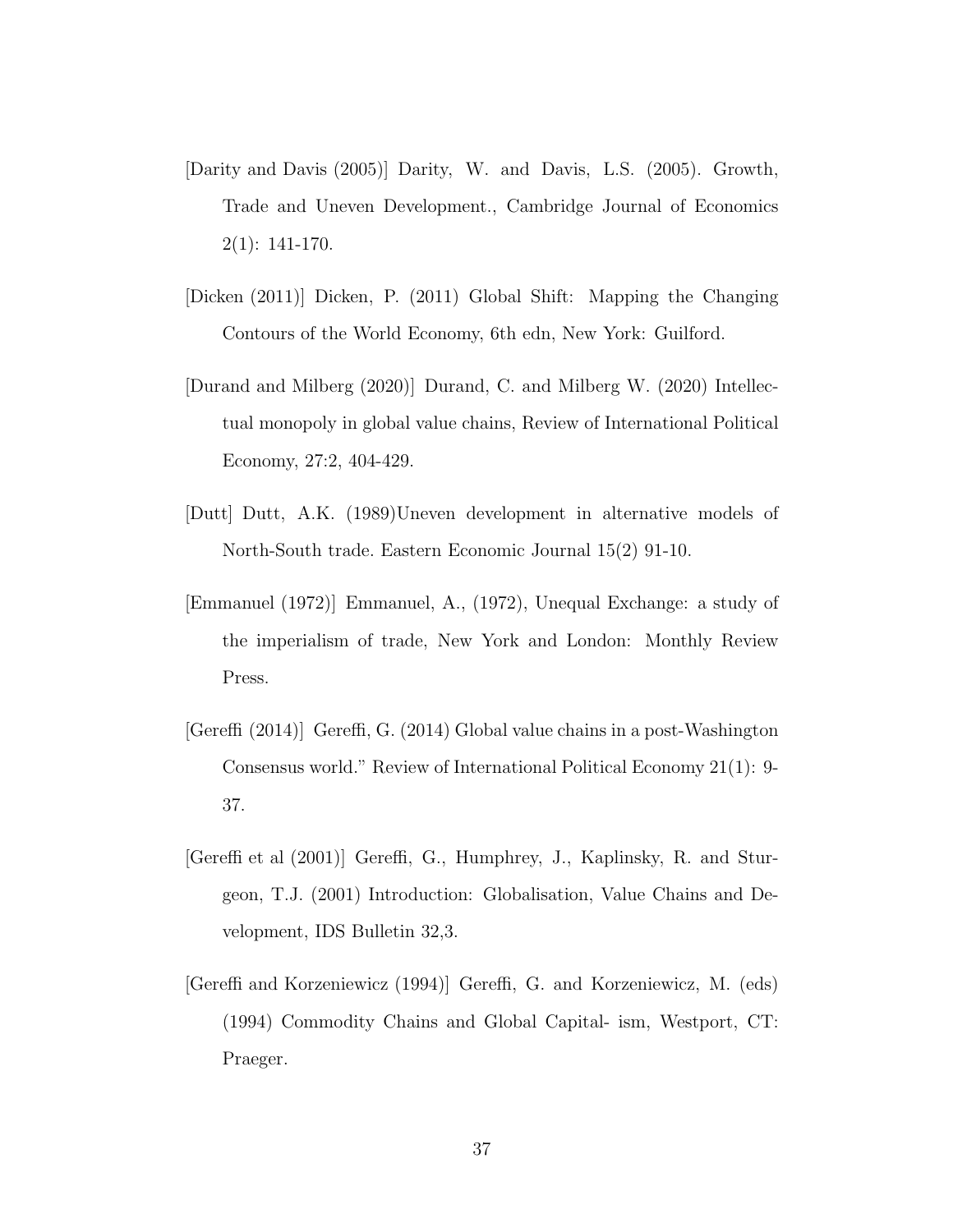- <span id="page-38-7"></span>[Heintz (2006)] Heintz, J. 2006. Low-wage manufacturing and global commodity chains: a model in the unequal exchange tradition. Cambridge Journal of Economics 30(4): 507-520.
- <span id="page-38-0"></span>[Henderson et al, (2002)] Henderson, J., Dicken, P., Hess, M., Coe, N. and Yeung, H. (2002) Global Production Networks and the Analysis of Economic Development, Review of International Political Economy,  $9(3): 426-64.$
- <span id="page-38-6"></span>[Meng et al, (2020)] Meng, B., Ye, M., and Wei, S-J. (2020). Measuring Smile Curves in Global Value Chains, Oxford Bulletin of Economics and Statistics, 82(5): 988-1016.
- <span id="page-38-5"></span>[Milberg and Winkler (2013)] Milberg, W. and Winkler D., (2013) Outsourcing Economics: Global Value Chains in Capitalist Development. Cambridge, UK : Cambridge University Press.
- <span id="page-38-1"></span>[OECD (2020)] OECD (2020) Trade Policy Implications of Global Value Chains.
- <span id="page-38-2"></span>[Prebisch (1950)] Prebisch, R. (1950) The economic development of Latin America and its principal problems, United Nations Economic Commission for Latin America, 7(1)
- <span id="page-38-3"></span>[Singer (1950)] Singer, H.W. (1950), The distribution of gains between investing and borrowing countries, American Economic Review, 40(2): 473-85.
- <span id="page-38-4"></span>[Singer (1975)] Singer. H.W., (1975) The distribution of gains revisited, in: H. Singer, The Strategy of lnternational development: Essays in the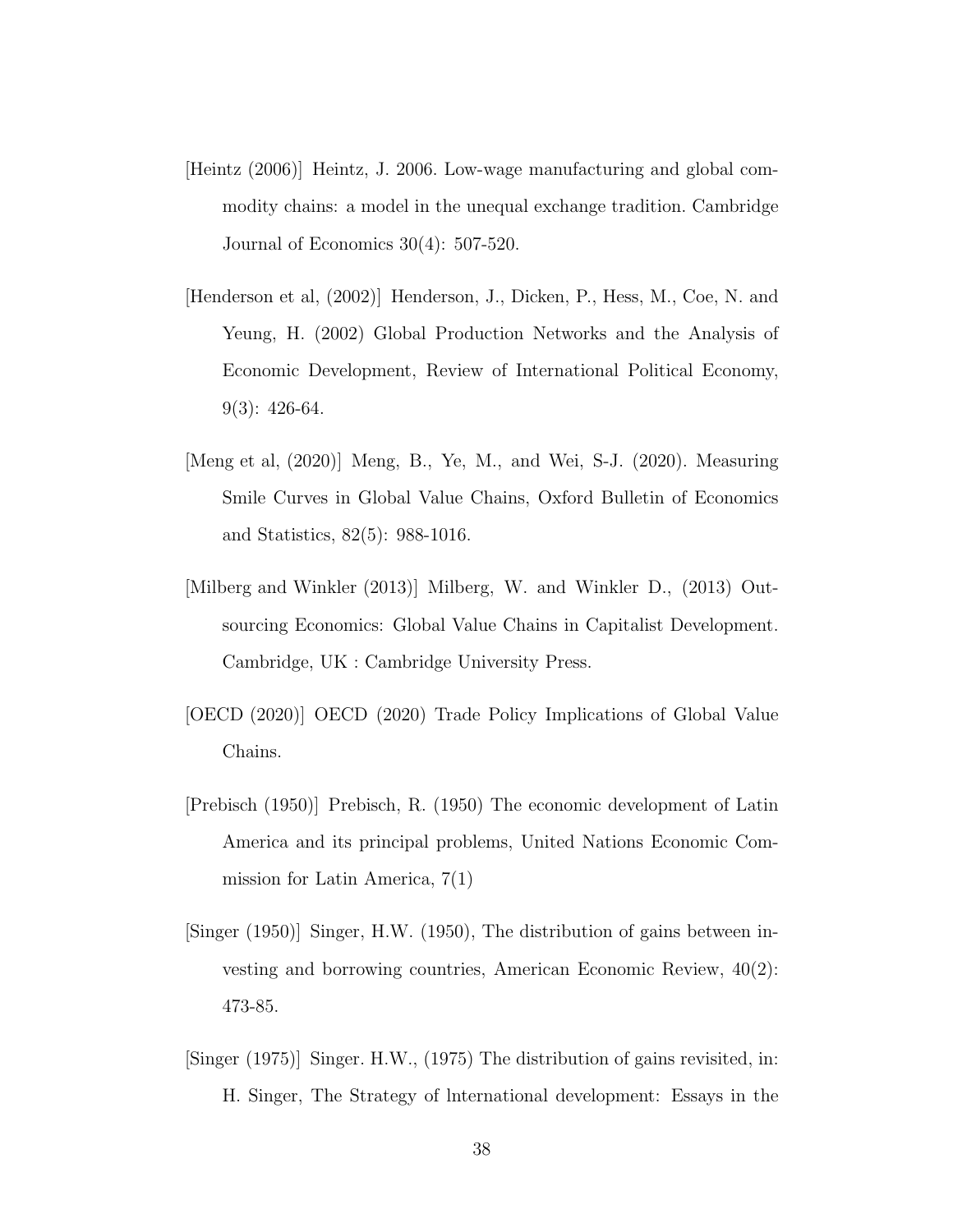economics of backwardness White Plains, NY: International Arts and Sciences Press.

- <span id="page-39-2"></span>[Sarkar and Singer (1993)] Sarkar, P. and H.W. Singer (1993) Manufactured Exports of Developing Countries and their Terms of Trade since 1965, World Development, 19 (4): 333-40.
- <span id="page-39-1"></span>[Selwyn and Leyden (2021)] Selwyn B, Leyden D. (2021) Oligopoly-driven development: The Word Bank's Trading for Development in the Age of Global Value Chains in perspective. Competition and Change. doi:10.1177/1024529421995351.
- <span id="page-39-3"></span>[Smichowski et al (2021)] Smichowski, B.C., Durand, C. and S. Knauss (2021) Participation in global value chains and varieties of development patterns, Cambridge Journal of Economics, 45 (2); 271–294.
- <span id="page-39-0"></span>[Timmer et al (2014)] Timmer, M. P., A. A. Erumban, B. L., R. Stehrer, and Gaaitzen J. de Vries. 2014. "Slicing Up Global Value Chains." Journal of Economic Perspectives, 28 (2): 99-118.

## A Proof of Result [1](#page-23-0)

*Proof.* The upper bound for the terms of trade chosen by Northern firms,  $\bar{p}$ , comes from the necessity to make sure that the rate of profit in the South is positive - otherwise Southern firms will not participate in the GVC. Using [\(9\)](#page-15-0), we see that  $r_2 = 0$  if and only if  $p = (1 - \omega_2 l_2)/k_2$ . Since  $\partial r_2/\partial \bar{p} < 0$ , this gives us the upper bound,  $p' = (1 - \omega_2 l_2)/k_2$ . The terms of trade will always be lower than this magnitude, i.e.  $\bar{p} \leq p'$ .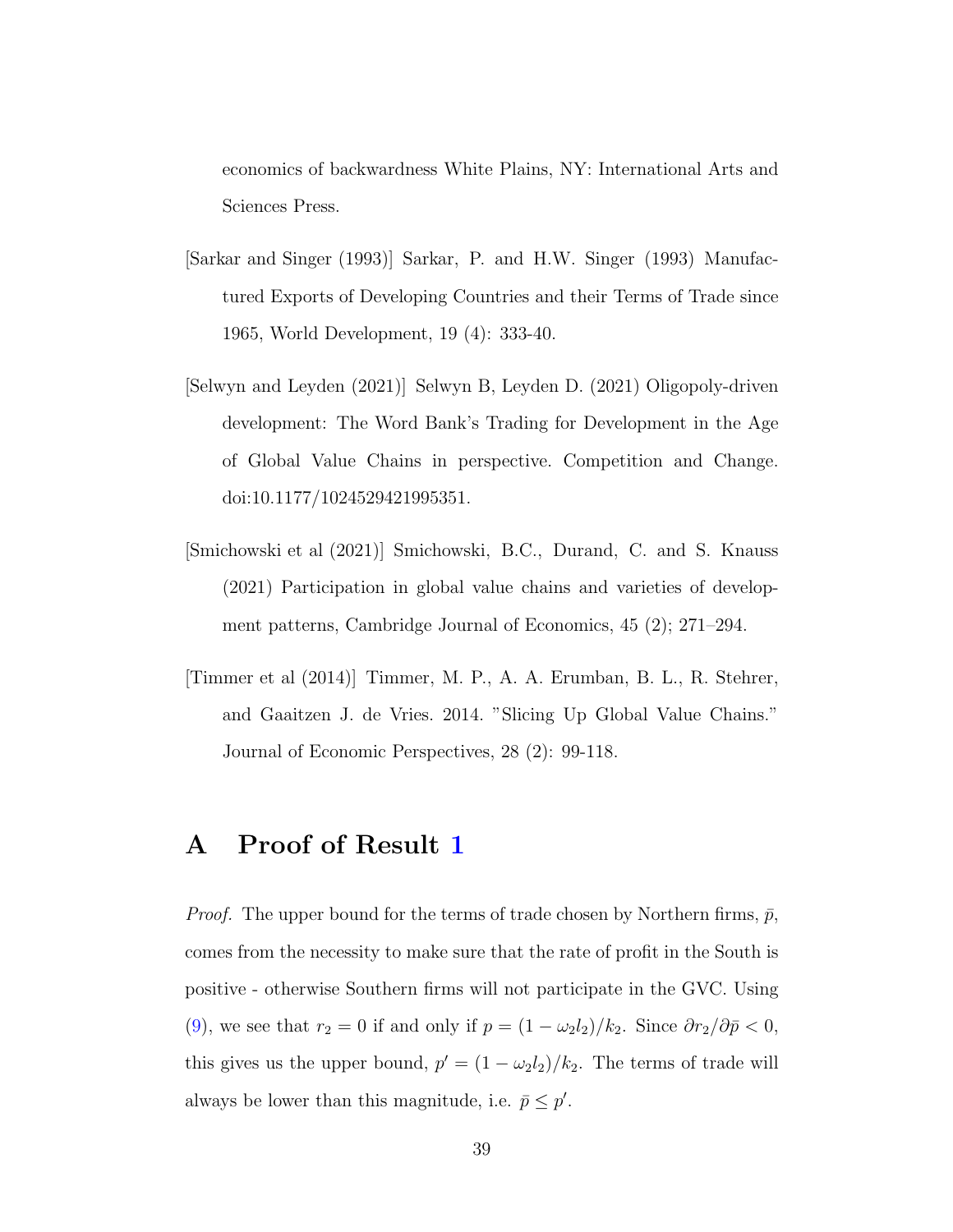The lower bound for  $\bar{p}$  arises from the need to ensure that  $r_1 > r_2$ . otherwise the dominant position of Northern firms in the GVC arrangement will be in jeopardy. Using  $(9)$  and  $(10)$ , we see that the sufficient condition for  $r_1 > r_2$  is given by

$$
k_2p^2 + (\omega_2l_2 - k_1)p - \omega_1l_1 > 0.
$$

Now, consider the quadratic equation in p given by  $k_2p^2 + (\omega_2l_2 - k_1)p \omega_1 l_1 = 0$ . Since the discriminant of this quadratic equation is positive, the equation has two real roots. It is also easy to see that one root is positive and the other negative. Since the terms of trade cannot be negative, the positive root is the only meaningful one and is given by

$$
p = \frac{k_1 - \omega_2 l_2}{2k_2} + \sqrt{\left(\frac{k_1 - \omega_2 l_2}{2k_2}\right)^2 + \frac{\omega_1 l_1}{k_2}}.
$$

For values of  $p$  larger than this root, the quadratic function will be positive (because the coefficient of  $p^2$  is positive, i.e.  $k_2 > 0$ ). Hence, we get the lower bound as

$$
\tilde{p} = \frac{k_1 - \omega_2 l_2}{2k_2} + \sqrt{\left(\frac{k_1 - \omega_2 l_2}{2k_2}\right)^2 + \frac{\omega_1 l_1}{k_2}}.
$$

The terms of trade chosen by Northern firms will always be larger than this magnitude, i.e.  $\tilde{p} \leq \bar{p}$ .

The final step of the proof comes from showing that  $\tilde{p} < p'$ , and this strict inequality is ensured by Assumption [1](#page-17-0) (d):  $(1 - \omega_2 l_2)/k_2 > \omega_1 l_1/(1 - k_1)$ .